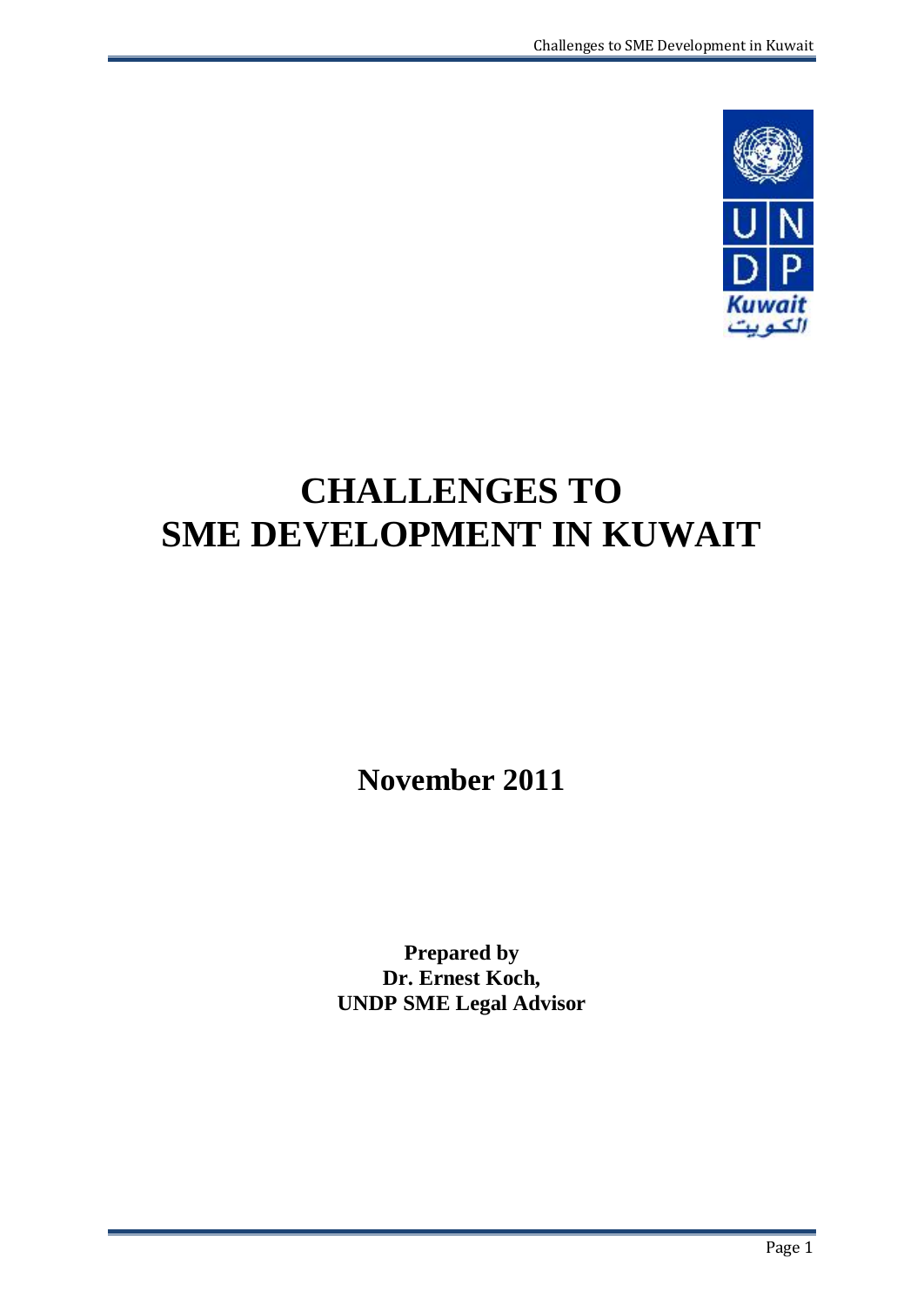## **List of Content**

|      |                                                    |                                           | <b>Page</b> |
|------|----------------------------------------------------|-------------------------------------------|-------------|
|      | Introduction                                       |                                           | 4           |
| I.   | Establishing the Basis for SME Development         | 5                                         |             |
|      | 1.                                                 | <b>Definition of SMEs</b>                 | 5           |
|      | 2.                                                 | <b>SME Statistics</b>                     | 6           |
|      | 3.                                                 | <b>SME Strategy and Programmes</b>        | 8           |
|      | 4.                                                 | Institutional Infrastructure              | 9           |
| Ш.   |                                                    | <b>Promoting Entrepreneurship</b>         | 11          |
| III. | Enhancing the Legal and Administrative Environment | 13                                        |             |
|      | 1.                                                 | <b>Registration: Starting a Business</b>  | 13          |
|      | 2.                                                 | Licensing and Permitting                  | 15          |
| IV.  | Improving Access to Finance                        | 16                                        |             |
|      | 1.                                                 | <b>Credit Bureau</b>                      | 17          |
|      | 2.                                                 | <b>Secured Transactions Regime</b>        | 18          |
|      | 3.                                                 | Loan Guarantee Fund                       | 20          |
|      | 4.                                                 | <b>Interest Rate Ceilings</b>             | 21          |
|      | 5.                                                 | <b>Equity Finance</b>                     | 22          |
|      | 6.                                                 | Leasing and Factoring                     | 24          |
|      | 7.                                                 | <b>Payment in Commercial Transactions</b> | 25          |
| V.   |                                                    | Making full Use of ICT                    | 26          |
| VI.  | <b>Widening Market Opportunities</b>               | 28                                        |             |
|      | 1.                                                 | <b>Public Procurement</b>                 | 28          |
|      | 2.                                                 | Divesture of State Ownership              | 31          |
|      |                                                    | Annex I: The Definition of SMEs           | 34          |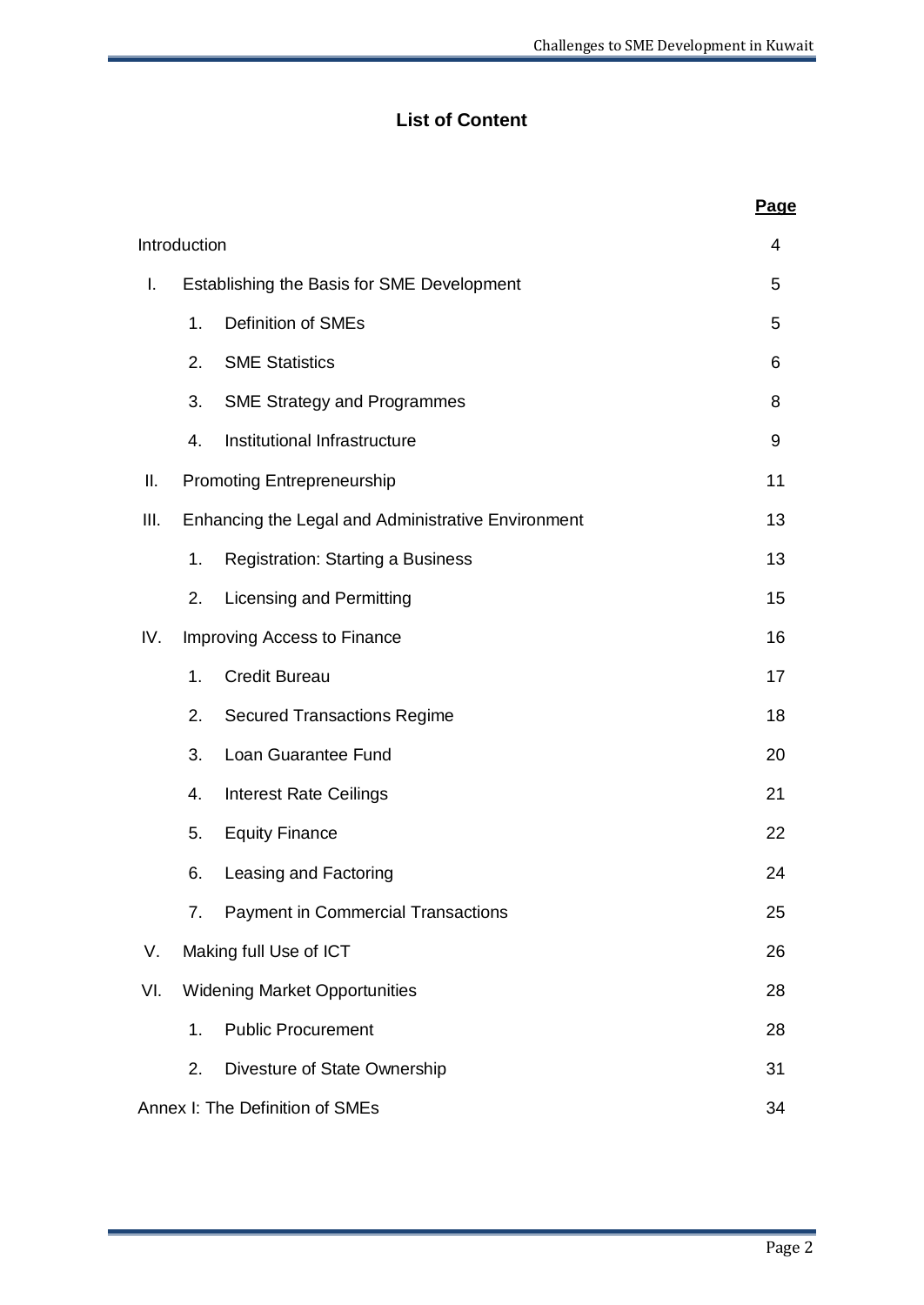## **List of Abbreviations**

| <b>BDS</b>   | <b>Business Development Service</b>                  |
|--------------|------------------------------------------------------|
| <b>BOT</b>   | Build-operate-transfer                               |
| bps          | Bits per second                                      |
| <b>CBK</b>   | <b>Central Bank of Kuwait</b>                        |
| CI.          | <b>Credit Information</b>                            |
| <b>CTC</b>   | <b>Central Tenders Committee</b>                     |
| EU           | <b>European Union</b>                                |
| GCC          | <b>Gulf Cooperation Council</b>                      |
| <b>GDP</b>   | <b>Gross Domestic Product</b>                        |
| <b>GSM</b>   | Global System for Mobile Operation                   |
| <b>IBK</b>   | <b>Industrial Bank of Kuwait</b>                     |
| <b>ICT</b>   | Information and Communication Technology             |
| <b>IFC</b>   | International Finance Corporation                    |
| <b>IFRS</b>  | <b>International Financial Reporting Standards</b>   |
| <b>IMF</b>   | International Monetary Fund                          |
| <b>ISP</b>   | <b>Internet Service Provider</b>                     |
| IT.          | Information Technology                               |
| <b>KAMCO</b> | <b>KIPCO Asset Management Company</b>                |
| <b>KCCI</b>  | Kuwait Chamber of Commerce and Industry              |
| <b>KD</b>    | <b>Kuwait Dinar</b>                                  |
| <b>KIPCO</b> | <b>Kuwait Projects Company</b>                       |
| <b>LLC</b>   | <b>Limited Liability Company</b>                     |
| <b>MCR</b>   | Minimum Capital Requirement                          |
| <b>MENA</b>  | Middle East and Northern Africa                      |
| <b>MOC</b>   | Ministry of Communications                           |
| <b>MOCI</b>  | Ministry of Commerce and Industry                    |
| <b>MONE</b>  | Ministry of National Economy                         |
| <b>NIFP</b>  | National Investment Fund Portfolio                   |
| <b>OECD</b>  | Organization of Economic Cooperation and Development |
| <b>SAR</b>   | Saudi Arabian Riyal                                  |
| <b>SIDF</b>  | Saudi Industrial Development Fund                    |
| <b>SME</b>   | Small and Medium sized Enterprise                    |
| <b>SMS</b>   | <b>Short Message Service</b>                         |
| <b>UAE</b>   | <b>United Arab Emirate</b>                           |
| <b>UK</b>    | <b>United Kingdom</b>                                |
| <b>USA</b>   | <b>United States</b>                                 |
| <b>USD</b>   | <b>United States Dollar</b>                          |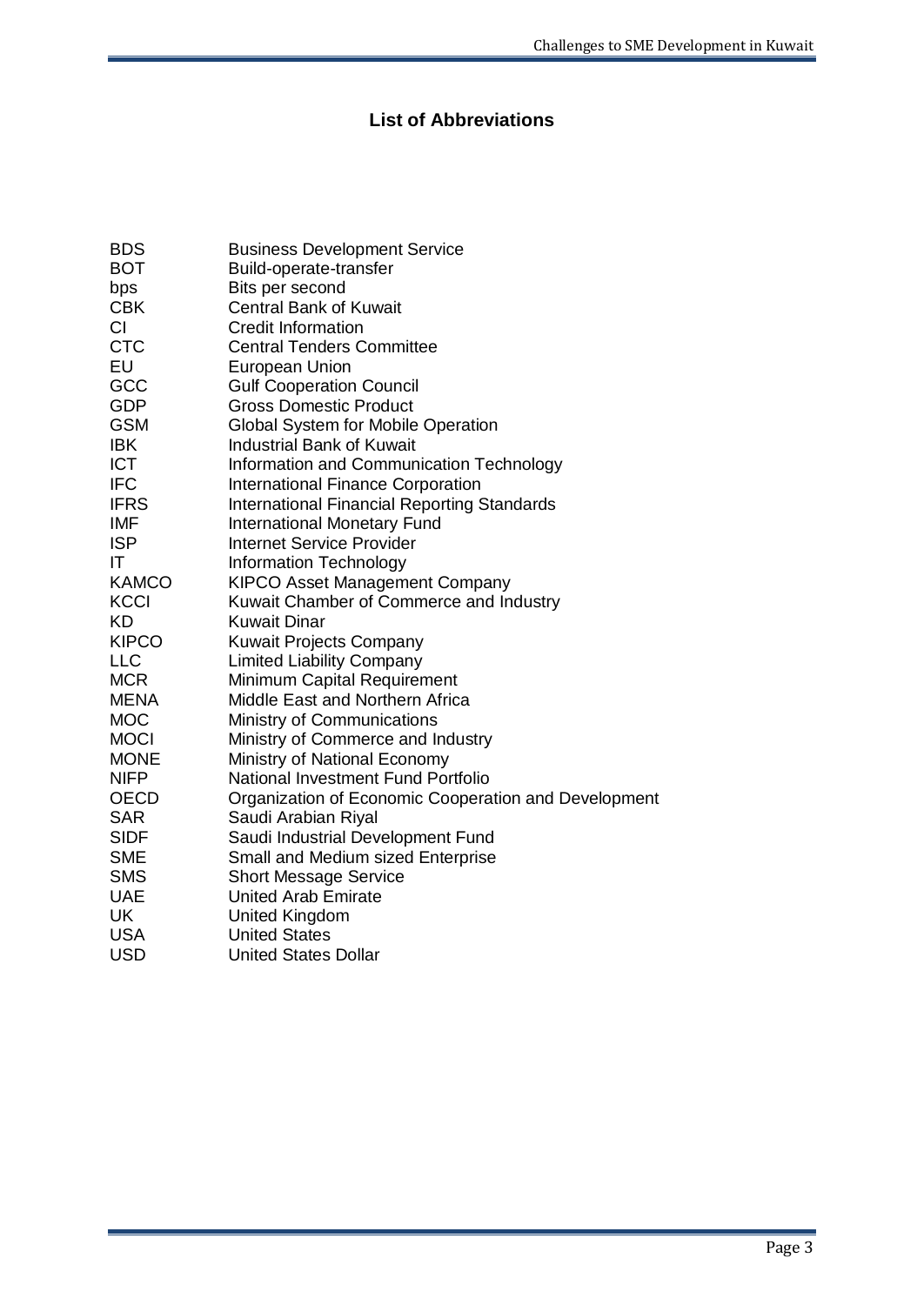#### **Introduction**

With the oil industry and the public sector being a leading contributor to Gross Domestic Product (GDP), the role of small and medium-sized enterprises (SMEs) in the economy has been modest in the Gulf Cooperation Council (GCC) countries including Kuwait. They contribute between 15% and 40% to GDP. This compares with 57% in Japan, 64% in Spain, 56% in France, 44% in Austria, 43% in Canada, 33% in Australia and more than 50% in the United States of America (USA). Thus the SME sector does not currently provide a sufficient engine for the achievement of the economic diversification objectives of the governments in the region.

However, worldwide SMEs have proven to be the most efficient instrument to accelerate the pace of economic and social development. They provide a fertile environment for training workers and developing their skills and help in speeding up the turnover of small amounts of invested funds. SMEs can provide valuable employment opportunities to a growing young population, improve productivity and help diversify the economy. They are also attractive because of the simplicity of their establishment and administrative structure since usually only a relatively small amount of capital is needed for initial foundation and operation. In its most frequently chosen legal form, the limited liability allows them to exit the market with little significant impact.

While statistical information on the SME sector is not available in Kuwait due to the lack of an official definition and corresponding collection of data, anecdotal evidence suggests that their number surpasses 30,000 and represents 90% of registered companies. 85% seem to be owned by families and individuals. This would mean a relatively low SME concentration of one SME per 43 nationals as compared, for example, to Saudi Arabia, which has one SME per 25 nationals. SMEs in retail trade, hotels and restaurants are said to account for 40%, construction and utilities for 30% and the remaining SMEs are distributed among finance, industry and services. The prevailing ownership structures are an outcome of the law. In fact, the Law on Commercial Companies stipulates that the majority of any business has to be owned by nationals<sup>1</sup>.

The country needs to tackle structural imbalances related to the labor market and the role of the private sector. For the SMEs to become major players in economic development and an important source of employment, a number of challenges need to be addressed. Among others, these include finding a commonly accepted definition of SMEs, collecting appropriate statistical information, drafting an SME Development Strategy and Programmes, an underpinning institutional support structure, more entrepreneurial drive, simplified business registration and streamlined licensing procedures, easy and cost effective access to debt and equity finance, broader use of information and communication technology (ICT) and a widening of the market to create more opportunities through broader access to public procurement and the government's withdrawal from a number of productive activities.

 $1$  In the free zones 100% foreign ownership is permitted.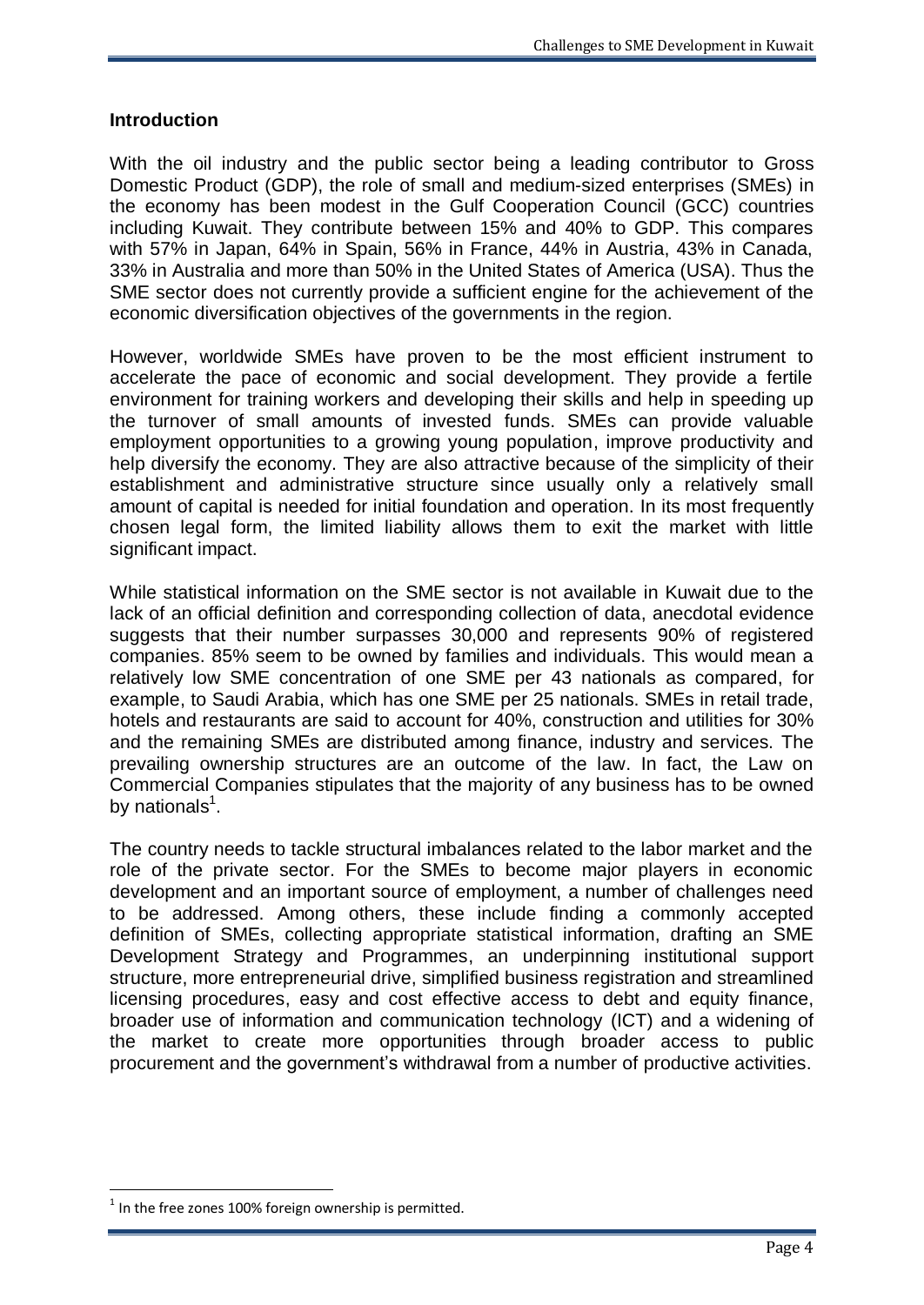## **I. Establishing the Basis for SME Development**

Fostering the SME sector requires establishing the foundations for SME development. This includes a common understanding of SMEs (their definition), establishing a set of indicators and collecting corresponding data to analyse the sector, the drafting of an SME strategy and programmes to guide the development process as well as an appropriate institutional infrastructure that underpins development.

### **1. Definition of SMEs**

#### **Background**

A definition of SMEs acts as a first level filter to segregate them from the total enterprise population and further when it comes to support them as a second filter to separate out qualified SMEs. The purpose of defining SMEs is to:

- establish the basis for the collection, compilation and publication of data,
- establish the baseline status and annual performance to track development,
- enable exchange and benchmarking of relevant information with regional, international, multilateral bodies,
- create a framework for determining the eligibility for development programmes,
- serve as a framework for targeting as well as measuring the impact of various focused policies, and
- facilitate efficient coordination and collaboration among various stakeholders.

A problem with any SME definition is that it must serve multiple functions: (i) at a theoretical level, it must define SMEs as being conceptually different from large enterprises, (ii) at a practical level, a definition must be easy to implement in terms of gathering accurate and useful data and (iii) at a sectoral level, financial institutions often need different data than national surveys or government institutions require. Such diversity can be overcome by first defining conceptual differences by notional demarcation between sizes based on experience. Flexibility can be then built into the definition by adopting two systems: One based on employment and the other one based on either size of capital and/or turnover *(for details see Annex I).*

#### **Current Situation**

In Kuwait there is no legal definition of SMEs. The resulting paucity of information precludes an estimation of their contribution to the national economy in terms of GDP, value added and employment as well as targeting of support measures. Having identified this fundamental gap in the marketplace, several institutions arrived at their own classification.

The Industrial Bank of Kuwait (IBK) uses capital of KD 500,000 (USD 1.8 million) to separate small and medium-sized from large projects. Similarly, the Kuwait Small Projects Development Company applies the KD 500,000, but in addition capital of KD 150,000 (USD 0.55 million) to demarcate small from medium sized projects. The Kuwait Chamber of Commerce and Industry (KCCI) suggests defining small businesses as those that employ 20 people and have a capital of between KD 150,000 (USD 0.55 million) and KD 200,000 (USD 0.73 million) while it defines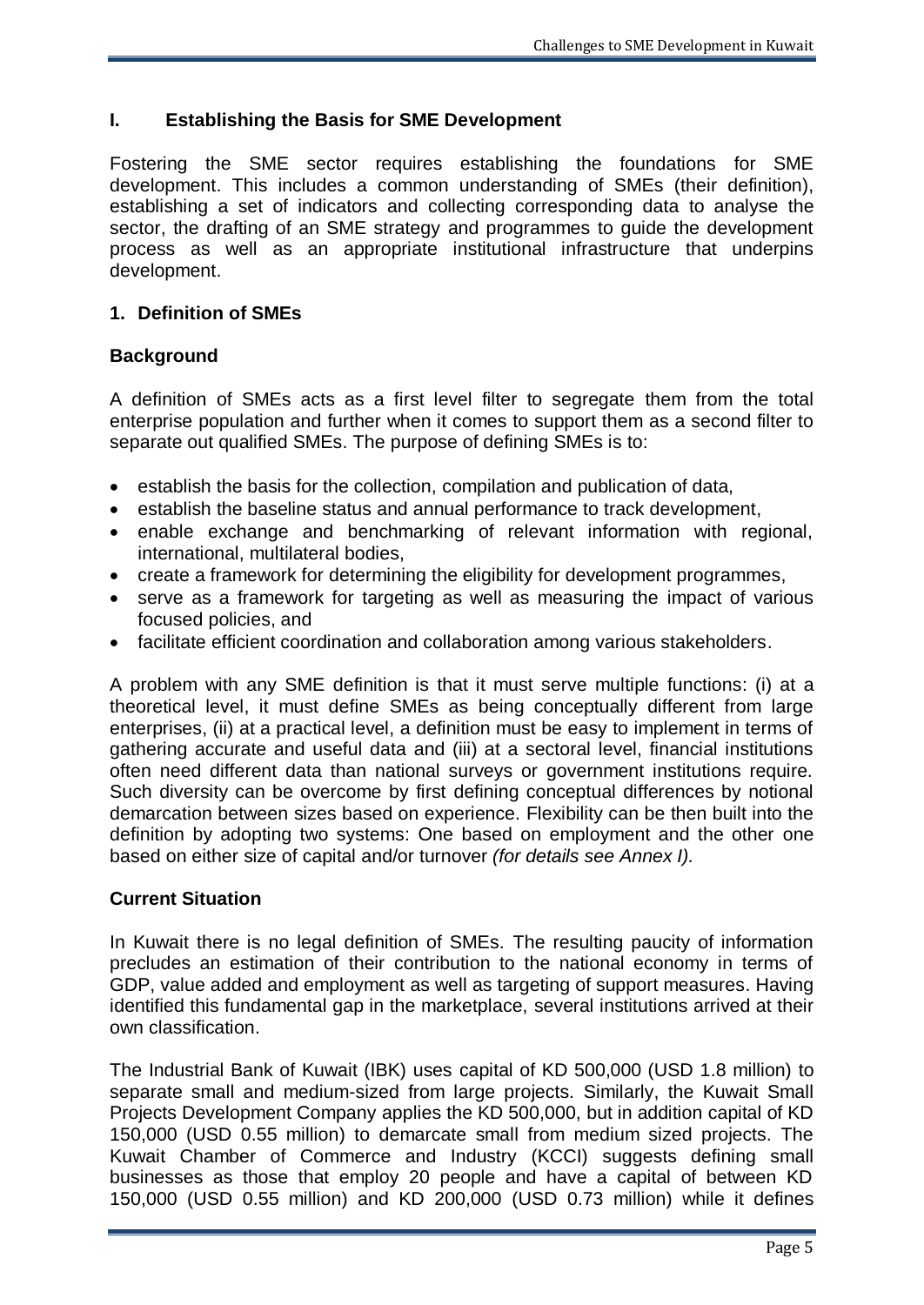medium size businesses as those with employment of 50 people and a capital of up to KD 500,000 (USD 1.8 million). Al Ritaj Investment Company identifies SMEs as enterprises with a net value of KD 1 million (USD 3.7 million) up to KD 10 million (USD 36.6 million). Al Raeda Investment Company suggests defining businesses with up to 10 employees and capital of up to KD 200,000 (USD 0.73 million) as small and those with up to 100 employees and capital of up to KD 500,000 (USD 1.8 million) as medium size. For the Central Bank of Kuwait (CBK) an SME is taken to mean an unlisted company or an unincorporated enterprise such as a partnership or sole proprietorship<sup>2</sup>.

International experience suggests that the most common definition criteria are the number of employees, annual turnover and balance sheet total (capital). Having considered various definitional options and in line with the regional definitions as well as the relevance and measurability *(see Annex I)*, the employment threshold should be a mandatory indicator that any enterprise must fall within. In addition, enterprises must fall within *either* the annual sales *and/or* the total assets threshold considering that both may vary among the service and the manufacturing sector.

A working definition *(see below)* that uses these criteria has been arrived at based on stakeholder consultation<sup>3</sup>. This definition had to be further specified by defining 'enterprise' as any entity engaged in an economic activity, no matter which legal form it takes when incorporating (e.g. Partnership, Limited Liability Company, Shareholding Company). Also the enterprise had to be autonomous. This again was defined by exclusion: the enterprise may neither be a partner enterprise (with a share of 25% in the capital or voting rights of another enterprise) nor a linked enterprise (with the majority of voting rights in another enterprise). This way, enterprises are screened out whose economic power and position exceeds that of genuine SMEs. The SME definition would need to be cast into law (SME Law) and used as a standard for data collection, policy analysis and policy making. It would need to be reviewed from time to time to ensure that it reflects general economic developments, in particular in prices and productivity.

SME support programmes are likely to focus on national entrepreneurship and employment since the government's aim is enhancing the participation of Kuwaiti nationals in the private sector. However, a generic SME definition does not seek to provide conditions for the involvement of Kuwaiti nationals in businesses, but expects such conditions to be added by respective government organisations as per their policy focus. Therefore, there should be no specific clause or condition of minimum equity or employment of Kuwaiti nationals attached to the general definition.

 $2$  The Central Bank, however, expects each licensed bank to develop their own internal identification criteria for SMEs that could include, among other things, the turnover factor.

<sup>3</sup> About 20 relevant institutions have been consulted individually while a 2-day workshop was hold with a wider range of stakeholders (the list of consulted institutions is attached in Annex II and the workshop programme in Annex III).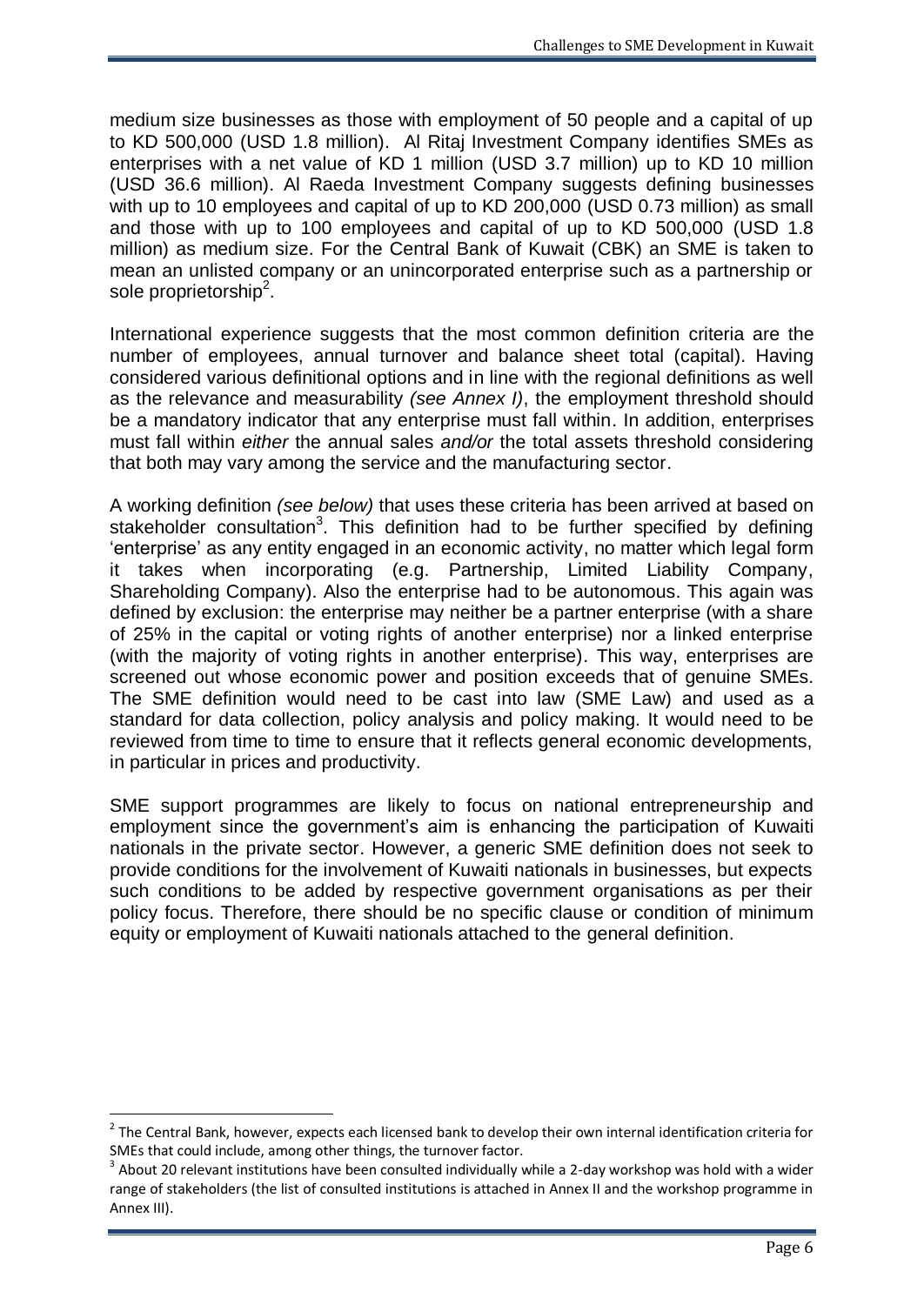Define SMEs as follows:

|        | Employment    | Annual<br>Turnover                        | Annual Balance<br><b>Sheet Total</b> |
|--------|---------------|-------------------------------------------|--------------------------------------|
| Micro  | ← 10          | $\ge$ KD 0.2 million $\ge$ KD 0.2 million |                                      |
| Small  | $\langle 50$  | $\ge$ KD 1 million                        | $\geq$ KD 1 million                  |
| Medium | $\langle 250$ | $\ge$ KD 5 million                        | $\ge$ KD 5 million                   |

Develop user guidelines

Develop a model declaration $4$ 

#### **2. SME Statistics**

#### **Background**

A comprehensive statistical picture of the SME sector is required for evidence-based policy making, monitoring the performance of the sector, the impact of policy interventions as well as providing the necessary information to stakeholders. These statistics cannot be separated from business statistics for the economy as a whole. They are generally regarded as an additional dimension to structural business statistics. However for accurate and comparable data, conceptual and measurement issues on SMEs need to be in line with international best practice.

#### **Current Situation**

1

In Kuwait, all official statistical research is carried out in compliance with Law No. 27 (1963) on Statistics and Census. This law established the Central Statistical Office, later attached to the General Secretariat of the Supreme Council for Planning and Development. As the sole official statistical reference, it collects statistical information in all fields, which are specified by resolutions of the Supreme Council. It also supervises data collection of concerned departments in ministries, government institutions and state-owned enterprises.

Lacking an official SME definition, no statistical data is levied on SMEs. Once a common understanding is reached and cast into law, a set of indicators would need to be defined according to best practice and data collected accordingly for regular monitoring of the level of entrepreneurial activity and environment. This information would then form the basis of annual SME reports ('SME Observatories') for the analysis of firm behaviour over time and for providing insights about the impact of policies on enterprise performance and growth.

 $<sup>4</sup>$  For use of enterprises to document that they fulfil the SME definition criteria when applying for state support.</sup>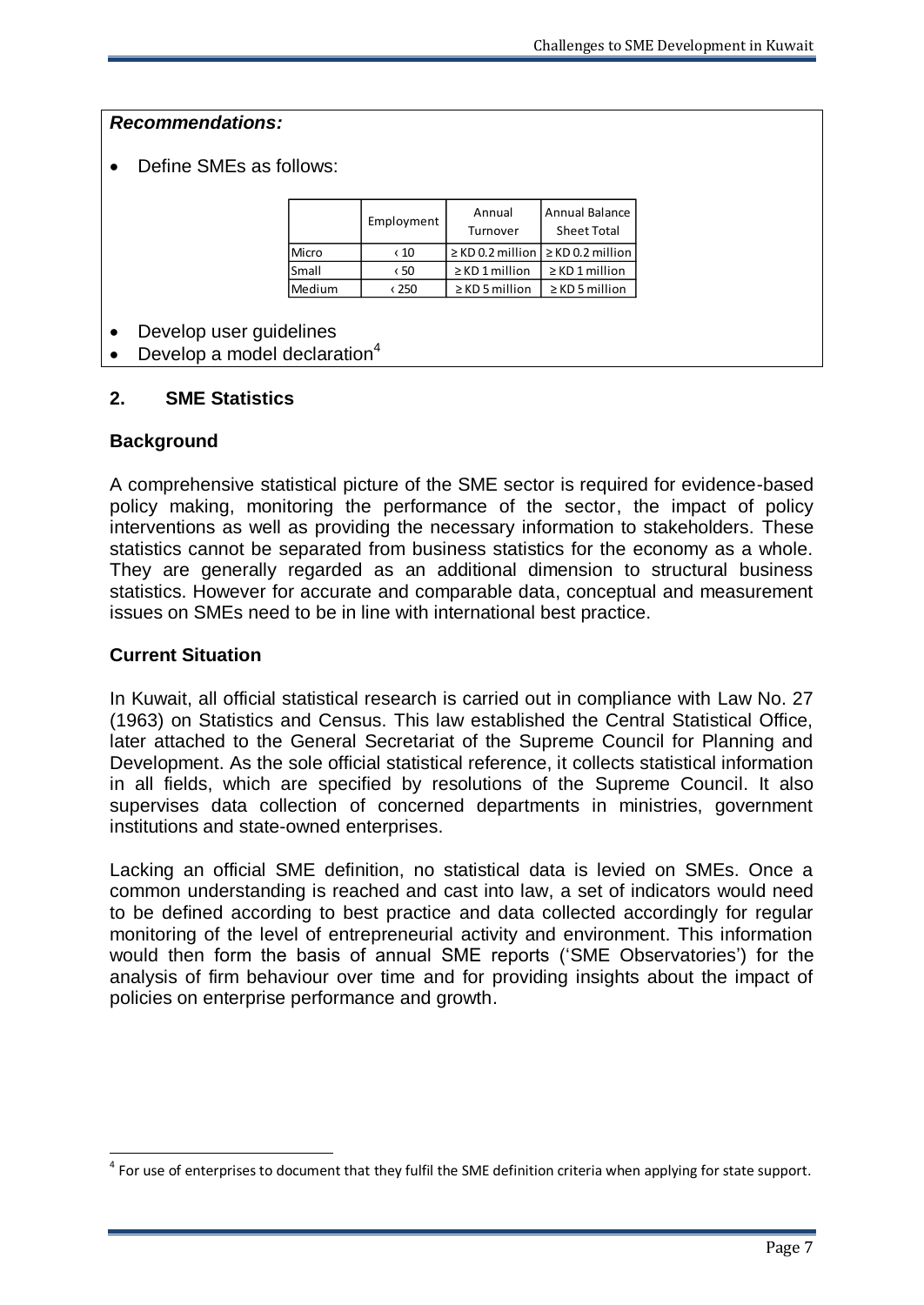- Establish a set of SME relevant indicators in line with international best practice
- Collect reliable data on an annual basis with sufficient detail to be useful for analysis, policy prescription and oversight

## **3. SME Strategy and Programmes**

### **Background**

In international perspective, economies that have strong SME sectors also have in place focused visions, clear guidance and appropriate strategies arising from a welldesigned SME development plan. The necessity of such a plan stems from the multidimensional problems that SMEs are facing and the need to address these by an equally diverse range of policies. SME development usually runs through the horizontal as well as vertical structures of government. An SME development plan or strategy integrates the various policy dimensions and actions of a number of actors and establishes an appropriate institutional framework for implementation and accountability.

At the same time, effective implementation of any SME policy depends on clarity on assigning responsibilities and roles to different stakeholders. This facilitates smooth operationalization of programmes and projects with a clear demarcation of levels of accountability. Coordination is of critical importance. Mechanisms conducive to participation and consultation are desirable in various interventions aimed at implementing the SME policy as well as facilitating effective monitoring and evaluation of impact. Such an integrated approach is required over the different layers of SME development planning, from strategy, to programming and action planning.

#### **Current Situation**

In 2010, the government's development goals were summarized by the Supreme Council for Planning and Development in the Strategic Vision of Kuwait 2035. It was assumed that Kuwait would by then become a financial and commercial centre in the region. The private sector would lead the economy, creating competition and promoting efficiency under the umbrella of enabling government institutions. To contribute to achieving this strategic vision, a KD 30 billion (USD 109 billion) mid-term Development Plan 2010-2014 was presented and passed by the National Assembly in 2010. Among the targets are (i) increasing GDP, (ii) the private sector taking the lead in the economy, and (iii) governmental enabling of the private sector. With the private sector becoming a focus of attention and considering that SMEs usually make up for the bulk of private enterprises, SME development became implicitly a major concern for the development of the country's economy. Nonetheless, due to its general nature, the plan does not distinguish between different size categories of enterprises. To cover this gap, it is advisable to supplement the plan by an SME Development Programme of corresponding duration under the umbrella of a specific SME Development Strategy that is in line with Vision 2035.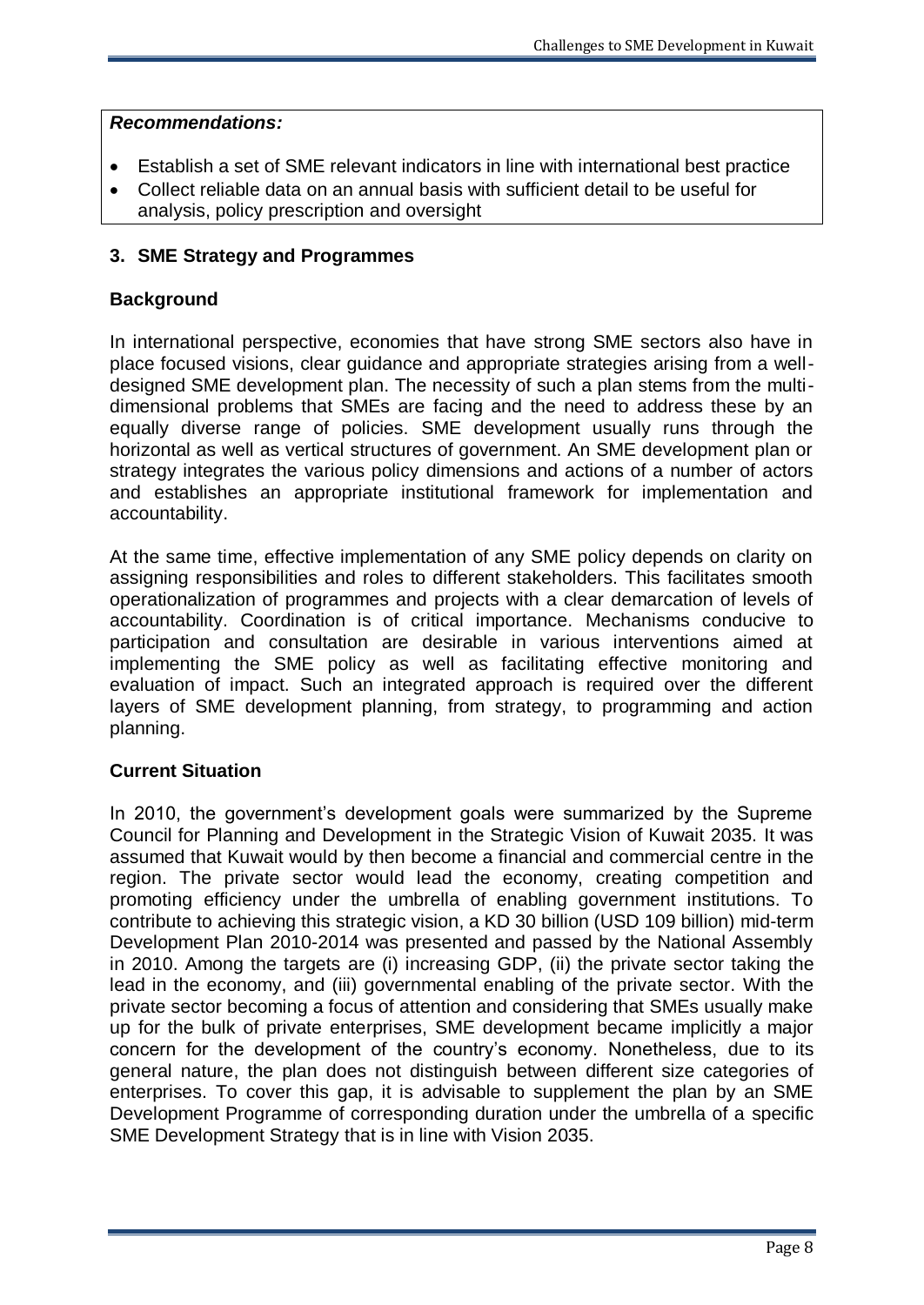- Draft an SME Strategy 2011-2035
- Draft an SME Programme 2011-2014
- Draft an Action Plan 2011

### **4. Institutional Infrastructure**

### **Background**

Whilst setting up, operating and developing businesses results from the creativity, drive and commitment of individuals, rather than as a result of government actions, the conditions that enable and/or constrain entrepreneurship are affected by the wider social, economic and institutional context, over which the state has a major influence. Market-oriented institutions are prerequisites for the sustained development of productive entrepreneurship, comprising public and private sector entities.

The focal point in this institutional setting is often an SME Agency that takes the lead. It defines needs, develops enabling policies, and oversees, coordinates and synchronizes the provision of targeted services and programmes to the sector. Countries have experimented with a variety of approaches to shape such an agency with the main models being: (i) a special department - usually within the Ministry of Commerce and Industry (MOCI), (ii) an autonomous state agency, or (iii) an independent agency in which the private sector plays a key role. Experience shows that a dynamic entity, run along private sector principles (corporate governance) and with the necessary flexibility is best suited to attend to the needs of SMEs. As is often the case, the institutional infrastructure should be supplemented by an SME Council to facilitate policy making. It would provide advice to the Minister in charge of SME development.

The architectural infrastructure needs to provide SMEs with high quality technical and consultative service so that they can make full use of business opportunities and cope effectively with competitive pressures. Business development services (BDS) are delivered through markets where the role of the government is to facilitate market development both in terms of supply and demand rather than directly providing such services itself. Internationally there has been a profusion of support services and the institutions that deliver them. They include private providers, business centres, business incubators, industrial or business parks to name but a few. But some of the latter schemes proved a futile exercise since suitable market conditions were not present.

## **Current Situation**

Kuwait lacks an SME development strategy and programme as well as the corresponding institutionalization of support. Policies and regulations impacting upon the sector are spread over several ministries and agencies and the provision of services is fractured and uncoordinated. There is a lack of a central body that would synchronize various support initiatives. As elsewhere, in the Gulf region there are a number of countries that have successfully addressed similar deficiencies in the past years by establishing a centralized body in charge of SME promotion.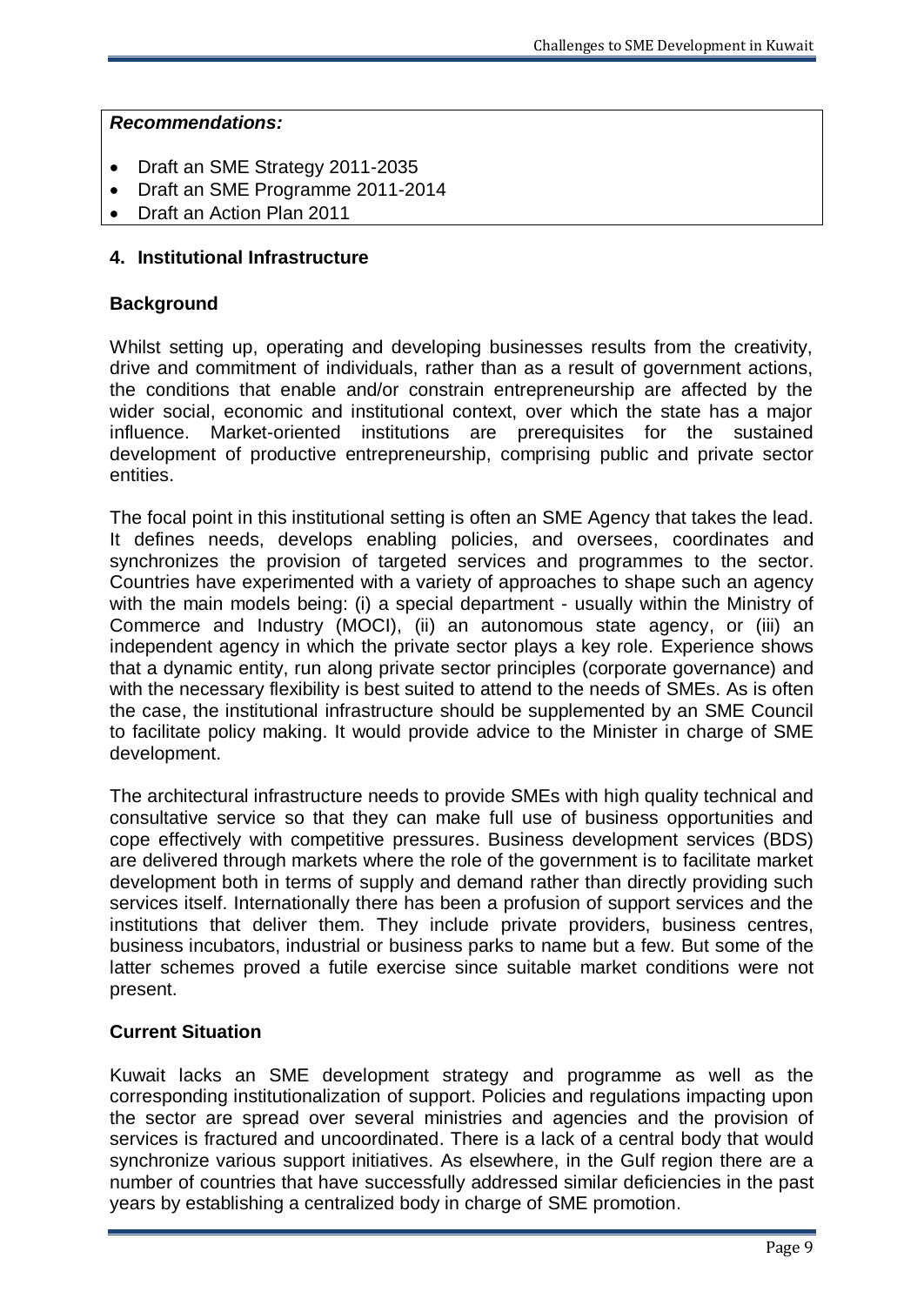**Qatar:** Enterprise Qatar is the country's champion for SMEs. It seeks to nurture entrepreneurship capabilities by aiming at (i) strengthening the business environment; (ii) be the SME sector's representative within government; (iii) become the SME gateway to business services; helping remove the obstacles and barriers of doing business, and (iv) act as the catalyst and principle driver of entrepreneurial spirit; supporting and mentoring entrepreneurship through the educational system.

**UAE:** The Mohammed Bin Rashid Establishment is a central agency under the Dubai Department of Economic Department. It is headed by an Executive Director who is appointed by the Dubai Executive Council. Its key goals are the enhancement of the status of the Emirate as a hub for business, enterprise and innovation, the encouragement of innovative skills among youth, the fostering of their ability to undertake economic activities and the development of programmes and initiatives aimed at enterprise development.

**Saudi Arabia:** The Shoura Council has recently given its approval for the creation of a central SME Authority to formulate policies and coordinate the SME sector for the enhancement of its contribution to the economy.

Such an SME Agency must coordinate services in the multi-stakeholder SME setting, be the steward of SME interests by advocating policy matters and develop regulatory frameworks which lower barriers to development and foster an overall enabling environment for growth. In addition, it needs to have a primary intelligence gathering function, collecting data on the sector, monitoring its development, and interacting with entrepreneurs to develop critical insights for drafting support programmes. In turn, these programmes would leverage existing services in the public and private sectors and package them for SMEs in response to their needs.

There are various higher or supreme advisory councils in Kuwait to assist the government in formulating policies in particular areas. For example, the Higher Advisory Committee for Labour Affairs advises the Ministry of Social Affairs and Labour on labour issues. The composition of these councils reflects a cross-section of specialists and groups. A similar advisory council would need to be established to spearhead SME development and advice the Minister of the MOCI in all related matters.

The market for non-financial BDS is still in its formative stage. SMEs appear to be suffering from limited services, especially in the area of training, business information and marketing. Training is often not properly targeted and information services are scattered, incomplete and difficult to access. SMEs are also either lacking advisory or counselling services, or they are unaware of the existence of support institutions and of their services. There is a role for the government to achieve market extension and deepening by addressing potential constraints in supply and demand. On the supply side this may include upgrading skills and competences of service providers, widening the range of services on offer, developing and certifying acceptable quality standards and encouraging codes of practice by the professions. Support on the demand side may include raising the awareness of the benefits of external assistance through the provision of information on available services and providers as well as temporarily sharing the costs with entrepreneurs through a voucher system.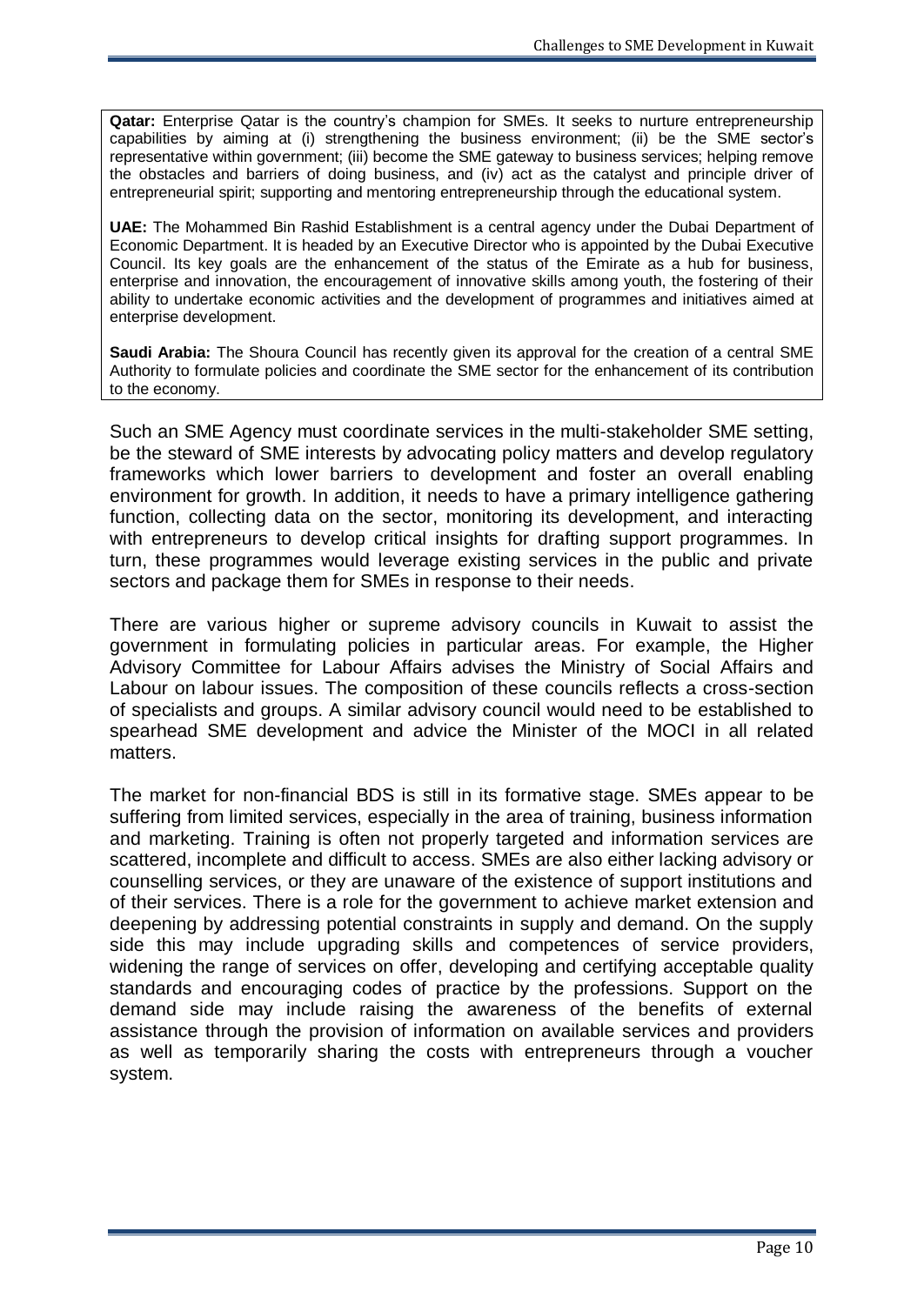- Establish a full-fledged autonomous institution for SME development
- Set up a Higher Advisory Committee for SME Affairs
- Promote efficient commercial BDS markets by addressing potential constraints in supply and demand

### **II. Promoting Entrepreneurship**

#### **Background**

By definition, entrepreneurship is the practice of starting a new business/venture or reviving an existing one in order to capitalize on new found opportunities. In its essence it is about a proactive mindset that encourages ownership of surrounding problems in society, sees them as opportunities and embraces the risks and failures involved in finding a solution. Entrepreneurship development requires an appropriate framework that encourages people to take the necessary steps to start a business and to improve their chances for success. This in turn calls for addressing three key aspects help potential entrepreneurs:

- They have to become interested and motivated. They have to be aware of the option and it has to be attractive to them. Being exposed to entrepreneur role models is a factor as is being introduced to knowledge about entrepreneurship.
- They have to come into contact with a range of 'opportunity factors'. These include access to information on business ideas, counselling and advisory services, business contacts, support and encouragement as well as capital.
- They must have some skills including technical skills (knowledge, or ability, which can be turned into a business) and business and management skills. These can be gained through education and experience or through the expertise and experience of others (role models).

Without motivation, potential entrepreneurs will not take any actions towards starting a business. If they are motivated to take action, but are not exposed to the range of opportunity factors, they may become discouraged or lack the help they need to launch the business successfully. And if they have technical skills but lack business and management skills, their businesses may have a low chance for survival and growth. The optimal position is one where these elements overlap. From a policy standpoint this requires:

- developing awareness: Create more awareness of entrepreneurship as an attractive employment option, profile successful entrepreneur role-models, and change attitudes;
- enhancing learning: Increase opportunities for people to learn the process of becoming an entrepreneur and starting a business through entrepreneurship orientation, education, and instruction; and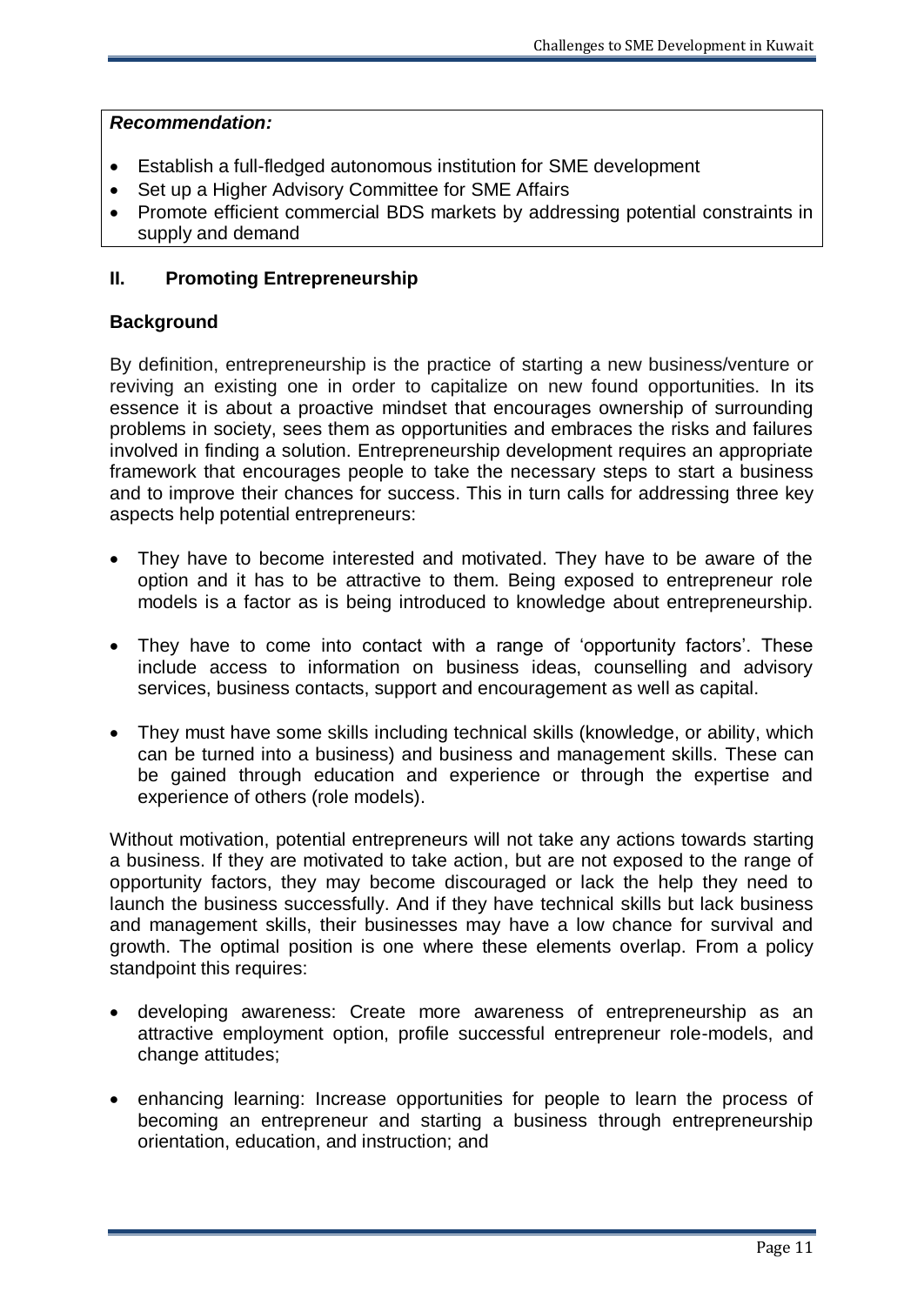improving support services: Provide access to entrepreneurship training and small business counselling opportunities.

## **Current Situation**

In Kuwait, the levels of entrepreneurship are low while youth unemployment is high (3.7% in 2010). The country is not generating sufficient start-ups partly due to limited awareness of entrepreneurship and focus on employment rather than selfemployment as well as the imbalance between risks and rewards. It is said that by and large the society is averse to risk. People normally look for long-term and stable employment such as public sector jobs. This is compounded by distortions that have been created by inflated public wages making it less attractive for Kuwaitis to seek self-employment. Another factor that appears to weigh against entrepreneurship is that it is not perceived to be socially glamorous.

A long term objective therefore is to create a more supportive entrepreneurial climate, one which would accelerate the rate of business start-ups. In the short run the goal is to increase the pool of people who have the motivation, skills, ability, and desire to start their own business and to increase the level and extent of support for new venture activity at whatever stage of the process: exploring the option, pre-start-up, start-up, post-start-up, survival and growth. Achievement of these objectives requires a change in both culture and capacity. Possible action points are:

- *More positive attitudes towards entrepreneurship:* In an effort to change attitudes and behaviour from dependency to self-reliance and from an employee-mentality to an entrepreneurial mentality, attitudes towards entrepreneurial initiative (and failure) must be made more positive. This is particularly important among schools, universities, investors, local communities, business advisers and the media. One way of encouraging such positive attitudes is by providing role models through the 'showcasing' of success stories, for example, by providing entrepreneurship awards.
- *Balancing risk and award:* The risks associated with entrepreneurship are often not adequately offset by the prospect of reward (pride, recognition, self fulfilment, profits). A failed entrepreneur faces the stigma of failure. Going bankrupt and losing personal property are primary concerns in relation to the risk associated with entrepreneurship. In addition to the social stigma, a personal bankruptcy implies severe legal consequences. Insolvency laws could be reviewed to reduce barriers to making a fresh start for honest entrepreneurs. Given that it is possible to become an entrepreneur with a reduced risk of failure by taking over an established firm rather than building an enterprise from scratch, it should also be ensured that such enterprises do not close because of obstacles in the legal environment or the lack of a successor while business transfers should be supported.
- *Fostering capacity and skills:* Through entrepreneurship education people from a very young age should be offered a real chance to acquire basic commercial expertise and develop their personal qualities and general skills such as creativity, sense of initiative, self-confidence and sense of responsibility. This requires integrating entrepreneurship education into all schools' curricula, arrange awareness campaigns, offer training material, organise training modules for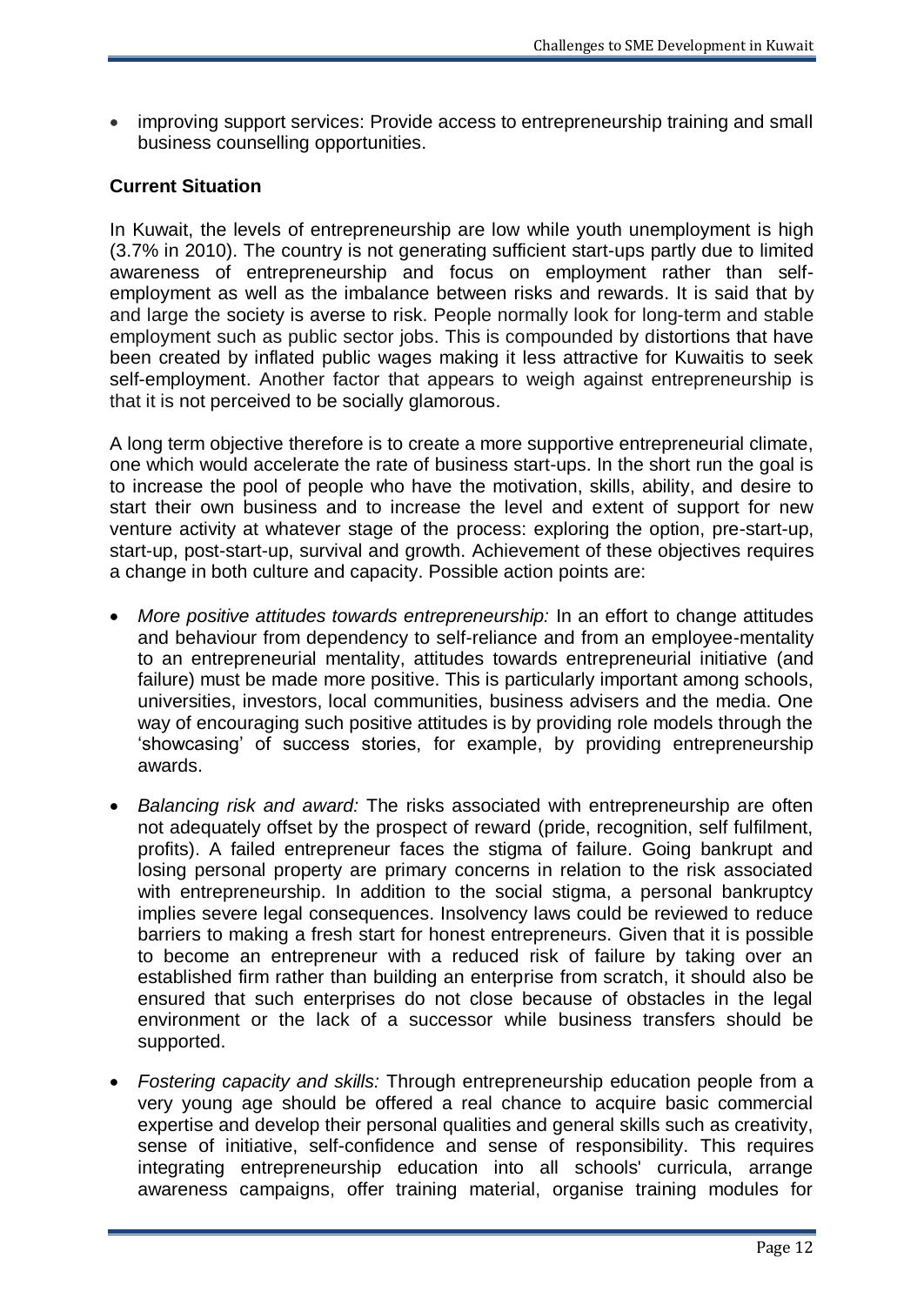teachers and, together with business organisations, involve entrepreneurs in teaching programmes.

#### *Recommendations:*

- Project a positive image of entrepreneurship
- Foster entrepreneurial capacity and skills
- Positively influence the balance between risk and awards

#### **III. Enhancing the Legal and Administrative Environment**

#### **1. Registration: Starting a Business**

#### **Background**

The length of time needed to register a company and the lack of transparency in the process is a common concern that can and often does thwart entrepreneurs' efforts to establish a business. As a result, economies around the world have taken steps making it easier to start a business, streamlining procedures by setting up a onestop-shop and making full use of ICT, while reducing or eliminating minimum capital requirements. Many have undertaken business registration reforms in stages and they often were part of a larger regulatory reform programme.

One-stop-shops provide substantial savings in information search and transaction costs. From an entrepreneur's viewpoint, the major advantage is that they organise government information on the basis of the entrepreneur's requirements without needing an understanding of the government structure that lies behind it. This allows them to deal with government on an 'enterprise' basis rather than with a collection of individual government agencies. As technology has improved, delivery mechanisms have expanded from traditional methods to the use of information technology (IT) based tools including web portals. E-government procedures hold significant promise for SMEs as they potentially reduce bureaucratic discretion and lead to equal treatment of all clients.

Often a statutory minimum capital requirement (MCR) needs to be fulfilled and a minimum amount needs be deposited in a bank account (paid-in capital) before corporate registration is granted. This is to ensure that the company has a bare minimum of assets before starting operations and to reserve amounts to satisfy the potential claims of creditors. However, the legal capital is seldom related to the size of the business in terms of turnover and balance sheet while the authorized share capital bears no relationship to the actually issued share capital. Hence, internationally the statutory capital requirement has lost its significance and it has often been removed as an unnecessary piece of legislation.

**UAE:** The requirement of the Commercial Companies Law to deposit a minimum share capital of Dinar 300,000 (USD 81,500) in the bank account for setting up an Limited Liability Company (LLC) was abolished. According to a decree the amendment, retroactive to companies established on or after June 1, 2009, allows new businesses to determine the capital needed for their establishment and sustainability.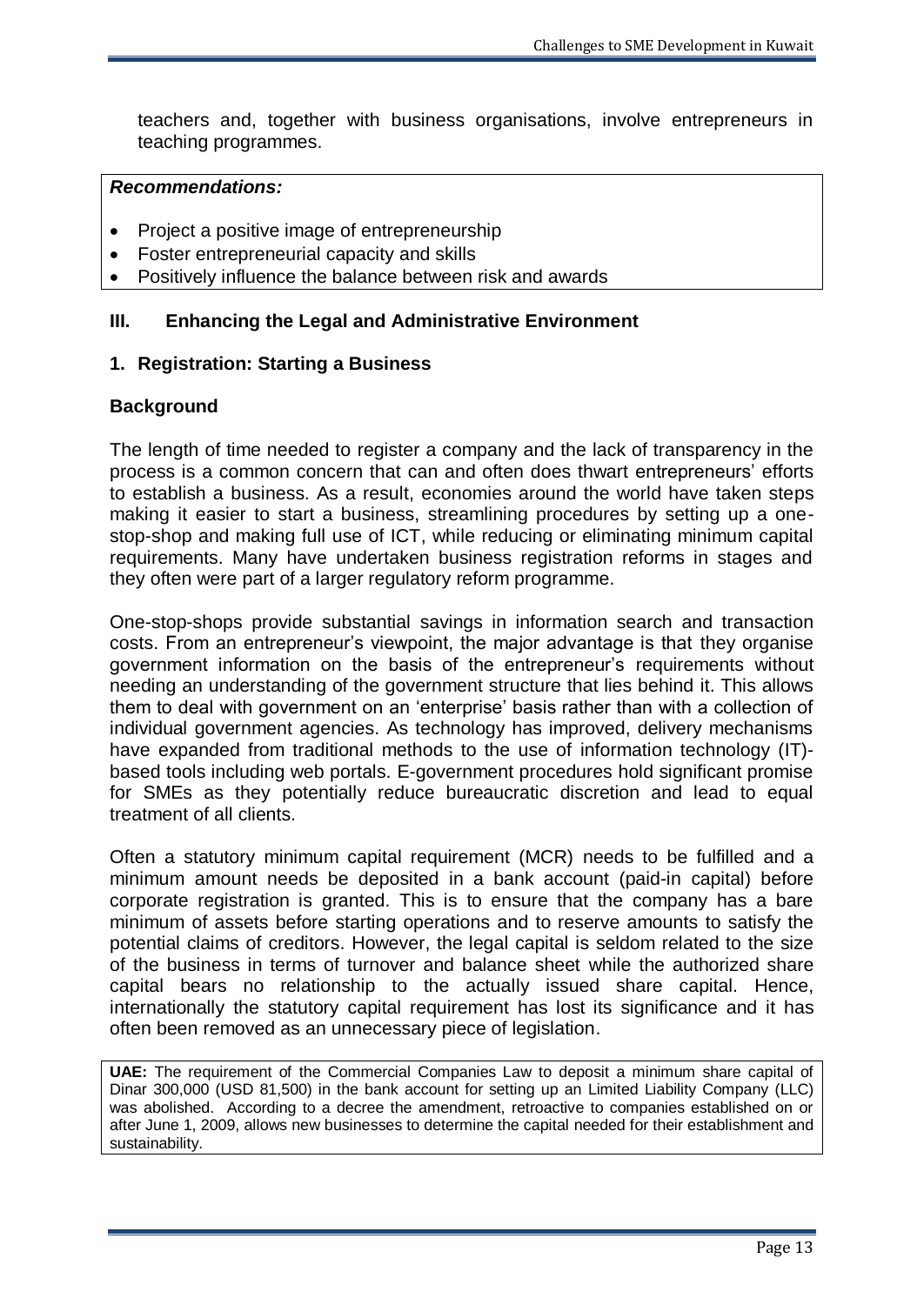## **Current Situation**

The main laws regulating business are the Civil Code (Law 67 of 1980), the Commercial Code (Law 68 of 1980), and the Commercial Companies Law (Law 15 of 1960). Any Kuwaiti over 21 years of age may carry on commerce provided he is not affected by a personal legal restriction. But a foreigner may not get involved in trade unless he has one or more Kuwaiti partners and the capital owned by the Kuwaiti partner(s) in the joint business is not less than 51 % of the total<sup>5</sup>. However, this is often circumvented by establishing cover-up businesses where the company is registered under the name of a Kuwaiti, but is in fact financed and managed by an expatriate. The role of the Kuwaiti is usually limited to collecting a monthly fee. Enterprises can take several legal forms including LLC, Closed Joint Stock Company, and Public Joint Stock Company, Joint Liability Company and Limited Partnership.

The process of establishing and registering a company is challenging because of inconsistent regulations and slow-moving bureaucracy whether the entrepreneur wants to open a modest shop or a major enterprise. Preliminary procedures need to be completed including obtaining a license from the Kuwait Department of Partnerships. Entrepreneurs can expect to go through twelve steps to launch a LLC over 32 days on average. Over the last years the number of procedures and the time required has only marginally decreased. Globally, Kuwait stands at 142<sup>nd</sup> place in the ranking of 189 economies on the ease of starting a business $6$ , far behind best practice economies. It also compares unfavourably with countries in the region such as Saudi Arabia (10<sup>th</sup>), Oman (68<sup>th</sup>), Bahrain (82<sup>nd</sup>) or Qatar (116<sup>th</sup>). An expensive and time-consuming registration process tends to turn down many potential entrepreneurs that would otherwise register their business.

As elsewhere, the LLC is the main route adopted by SME investors in Kuwait to enter the market. The MCR is KD 7,000 (USD 25,550) representing almost 72% of per capita income. It has come down over the last nine years from 149%. Internationally MCRs are significantly lower (OECD<sup>7</sup> average: 15%) and there is a tendency to further reduce or even abolish them. Hence, Kuwaiti companies are at a competitive disadvantage in comparison with their competitors in other legal systems. Abolishing the requirement will ease a significant regulatory hurdle decreasing start up costs and registering time thus attracting more businesses.

#### *Recommendations:*

- Streamline registration procedures by reducing the steps and time required
- Automate incorporation processes by creating the necessary legal infrastructure and by removing obstacles to filing documents and information electronically
- Merge registration and licensing under a one-stop-shop system to ensure operationally integrated services
- Amend the Law on Commercial Companies to remove the minimum capital requirements

<sup>&</sup>lt;sup>5</sup> As an exception, Law No.8 (2001) on Foreign Capital Direct Investment permits foreign entities to establish Kuwaiti companies with up to 100% foreign equity participation.

 $6$  World Bank/IFC: Doing Business in a More Transparent World – Economic Profile Kuwait, Washington October 2011, p. 10.

<sup>7</sup> Organisation for Economic Cooperation and Development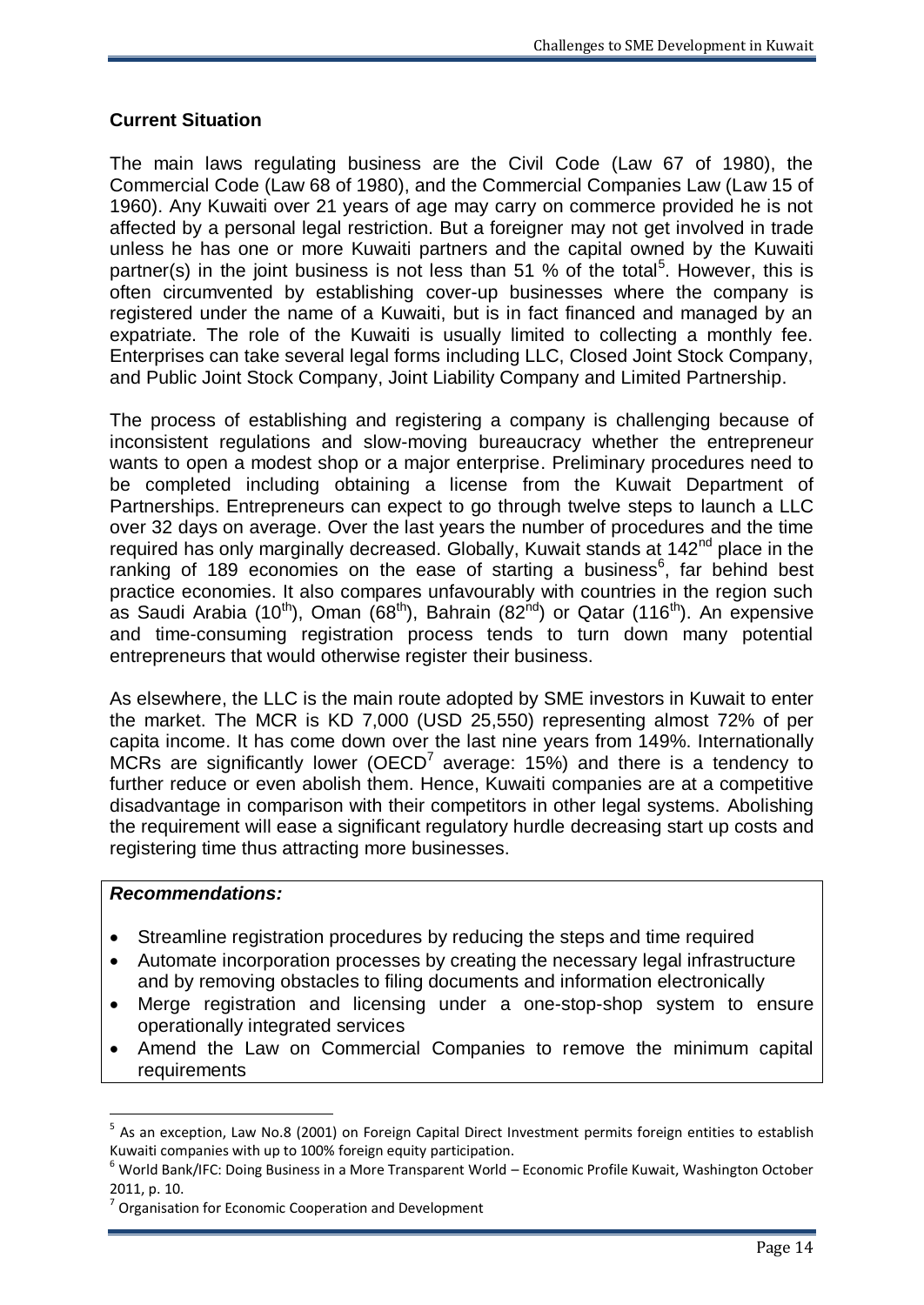## **2. Licensing and Permitting**

## **Background**

Licensing is the practice of requiring approval by a government authority for engaging in a particular business activity. Often licenses expire after a certain period of time and require renewal. The purpose is to screen applicants so as to verify that they are fit to engage in a particular activity.

All governments use licenses though in varying degrees. They have the potential for serious economic harm. They drive costs upwards and raise barriers to new start-ups but also have anticompetitive possibilities as incumbent firms may lobby for licensing as a means for protecting themselves from new market entrants. Moreover, they have the effect of a tax that has to be paid *before* any income can be generated. These barriers are often unnecessary and involve unduly bureaucratic procedures.

While there is a need to safeguard society against immediate and long-term risks associated with certain types of business activities, often this can be done in a way that minimizes state interference. Hence, in mature market economies licensing is rarely applied, whereas more liberal systems are in place. This is done by turning to a system of certification.

Internationally there have been various strategies to scrutinize existing licenses, guided by the following principles:

- The use of licenses only where there are clear risks to the public associated with the conduct of business activities,
- Renewal requirements being adopted only where there is a substantial need to verify continued competence and suitability to undertake the business activities,
- Qualification requirements being directly and substantially related to the ability to carry out the business activities without risks to the public,
- Information and procedural requirements being restricted to the minimum necessary to issue and renew licences.

One-stop-shops are among the earliest burden reduction initiatives. They act as centralised regulatory shops, identifying licenses required for a particular business, contact details of the agency that administers each license (if not handled by the onestop-shop itself), license application forms, details of license fees, coverage and renewals.

#### **Current Situation**

In Kuwait, a general license is required to carry on any business. In addition, different business activities are subject to a multiplicity of specific licenses delivered by different authorities. This makes it complicated for the entrepreneur to find his way quickly. Some business activities are not accounted for thus preventing the issuance of a license. The Kuwait Municipality has far-reaching executive powers in commercial licensing. It is responsible for issuing building licenses.

To obtain a license, documents on the registration as a legal entity have to be presented as well as documents that certify compliance with the established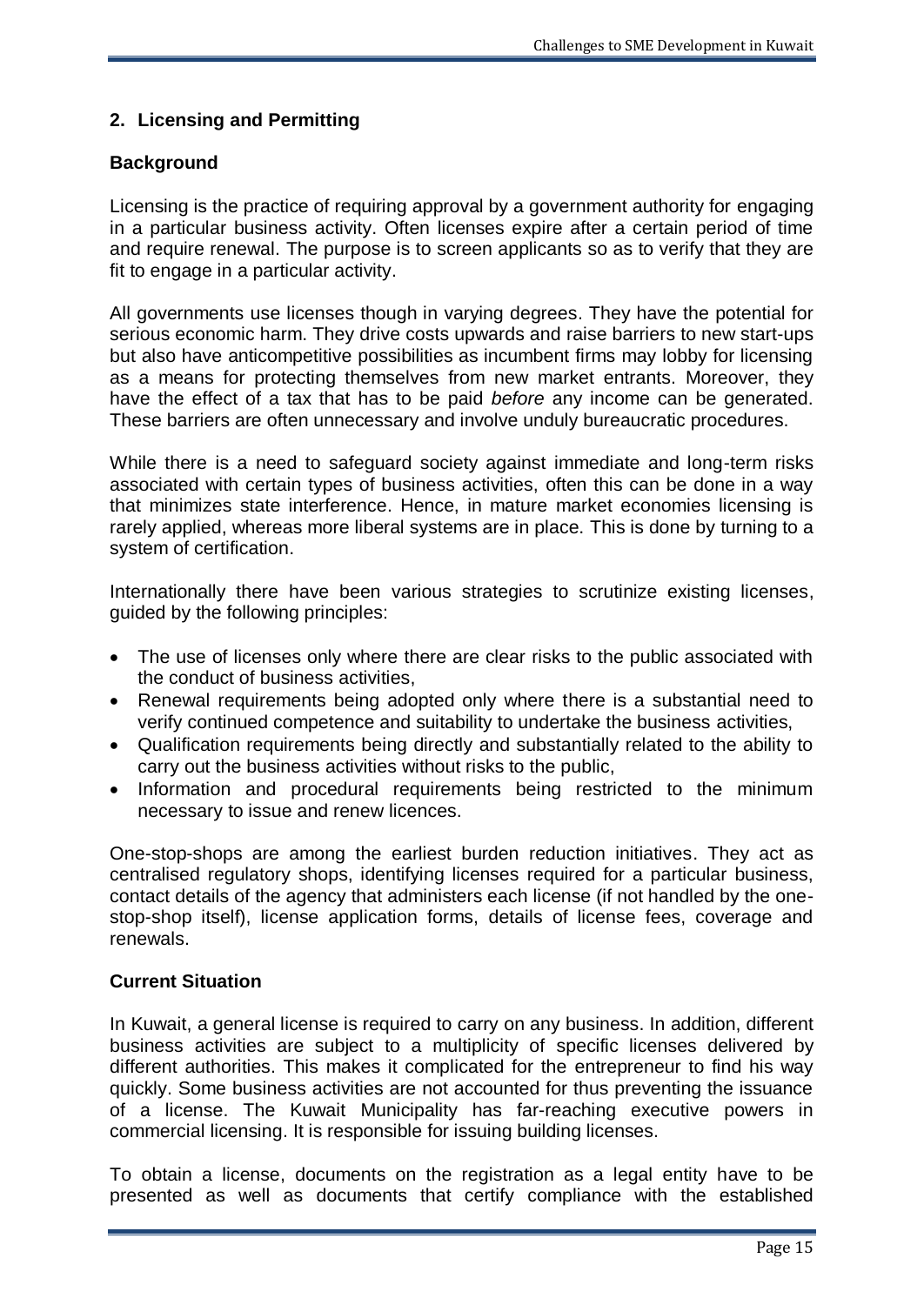qualification requirements. Nearly all state bodies require a number of additional forms or documents from other public institutions. On the positive side is that information on the eligibility or criteria, the required documents, the procedures and the fees can be obtained online through the government's website<sup>8</sup> while application forms can usually be downloaded. All licences require periodic renewal, normally every two years.

The business community expects simplification of licensing to go in two directions: On the one hand, the procedures should be simplified and the costs for getting a confirmation of compliance with the fulfilment of qualification criteria should be reduced. On the other hand, the number of bodies involved in issuing licenses should be decreased to a reasonable amount. Moreover, the KCCI opts for a replacement of licenses by product or service certificates.

#### *Recommendations:*

• Reduce the number and lighten authorisation schemes by simplifying the administrative procedures required to obtain licenses, permits and authorizations for starting operations by, for example, applying the one-stop-shop concept<sup>9</sup>.

#### **IV. Improving Access to Finance**

SMEs are significantly more financially constrained than large firms. Access to finance is a bottle-neck to succeed in their drive to establish their business, build productive capacity, to compete and create jobs. Without finance, they cannot acquire or absorb new technologies nor can they expand to compete in global markets or even strike business linkages with larger firms.

#### *Commercial Bank Lending*

 $\overline{a}$ 

In Kuwait, private sector lending to GDP was 82% (2009)<sup>10</sup> compared to developed countries where it stood at over 200% (e.g. USA 202%, UK 204 %,). SMEs participate with only 2.5% in the loan portfolio of banks<sup>11</sup>. The low share of SME lending reflects to a large extent the structure of an oil-based economy, which is less diversified and dominated by large enterprises.

The prevailing situation has motivated government interventions in the form of policy loans at subsidised interest rates provided through the Industrial Bank of Kuwait (IBK). This may be justified when it takes time to build an effective financial environment to enhance conventional commercial bank lending, or where some groups such as SMEs remain difficult to reach, even when an efficient financial infrastructure and regulations are in place, i.e. when there is a market failure.

<sup>8</sup> http://www.e.gov.kw/sites/KGOEnglish/Portal/Pages/Business/LicenseAndPermits\_Information.aspx

 $9$  The renewal of licenses is already undertaken in a physical one-stop shop.

<sup>10</sup> http://timetric.com/index/domestic-credit-to-private-sector-pc-gdp-kuwait-wb/

<sup>&</sup>lt;sup>11</sup> World Bank: The Status of Bank Lending to SMEs in the Middle East and North Africa, January 2011, p. 9.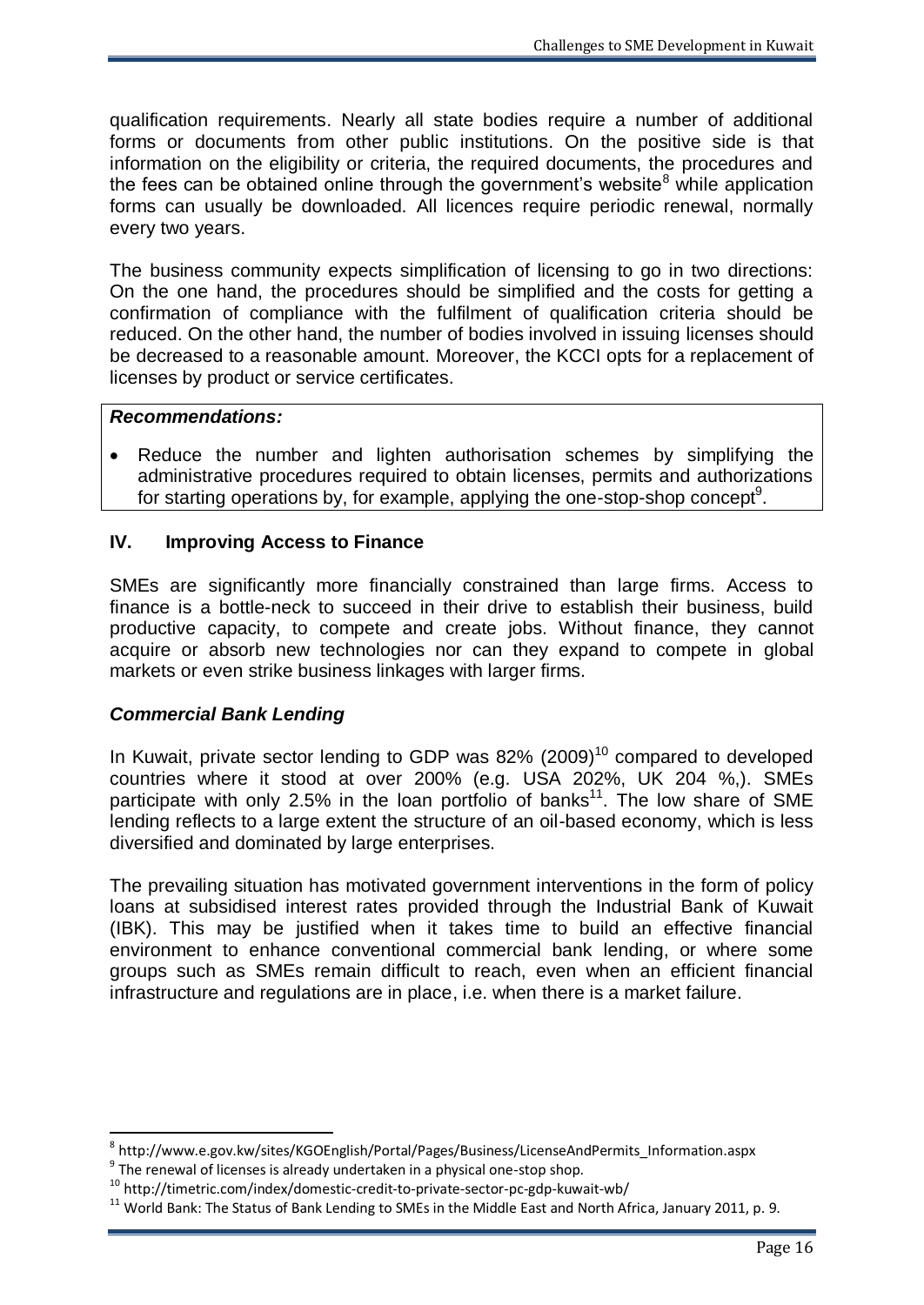IBK provides loans for small projects at a subsidized interest rate of 2.5% covering up to 80% of the maximum project cost of KD 500,000. The grace period is one to three years and the loan maturity 15 years. IBK also provides two years salary of KD 1,000 per month for the entrepreneur on which it does not charge interest rate. The feasibility study for the project is undertaken by IBK free of charge. Conditions for falling under the financing scheme are (i) general business licence from the KCCI, (ii) being unemployed, and (iii) availability of business premises. IBK manages a budget of KD 50 million, provided by the Kuwait Investment Authority (KIA), but only disbursed 50% over the last 10 years mainly because of the stringent qualification requirements<sup>12</sup>.

Difficulties in accessing debt finance are a common concern of SMEs in most economies and they are related to internal and external factors.

Size-specific constraints include insufficient assets and low capitalization, low prospects for growth and the vulnerability to market fluctuations combined with the limited technical, managerial and marketing skills of the business owner. SMEs usually do not disclose information to the extent and quality required by banks to properly assess their creditworthiness in cash flow-based lending. All of this leads commercial banks to perceive them as a high-risk clientele that is better avoided.

This is compound by deficiencies in the financial infrastructure. In the 2011 IFC/World Bank *Doing Business* report Kuwait was ranked only 89<sup>th</sup> for getting credit out of 189 countries, on a similar scale as Bahrain, better than Qatar  $(138<sup>th</sup>)$  and Oman  $(128<sup>th</sup>)$ but scoring worse than Saudi Arabia (46<sup>th</sup>). Getting credit is measured by two sets of indicators. The credit information index which measures rules affecting the scope, accessibility and quality of credit information available through credit registries and the legal rights index which highlights the degree to which collateral and bankruptcy laws protect the rights of borrowers and lenders.

#### **1. Credit Bureau**

#### **Background**

 $\overline{a}$ 

Asymmetric information of banks and their client SMEs may lead to adverse selection and credit rationing. SMEs know more about their willingness and ability to repay their loans than banks do and each bank only has firsthand knowledge of those SMEs that it deals with. As a result, banks tend to select some bad borrowing SMEs, who subsequently default on the repayment of their loan and to ignore some good ones, who would have repaid the loan had it been given to them.

Sharing of credit information about SMEs' characteristics and their indebtedness among banks is one of the mechanisms with which information asymmetries can be reduced. Various information-sharing devices have become institutionalised in the form of credit-reporting schemes. They are more efficient when privately owned rather than publicly since they are service oriented providing a variety of products needed by the market, offer prompter services, have a wider scope of coverage and they can utilize a variety of sources other than those institutions that are regulated and supervised by the Central Bank.

 $12$  In particular, the requirement of having premises ready is difficult to comply with since the 'key money', which has to be paid in advance of starting operations in addition to monthly rental costs (of approximately KD 5,000 for a good location) is high (e.g. KD 100,000).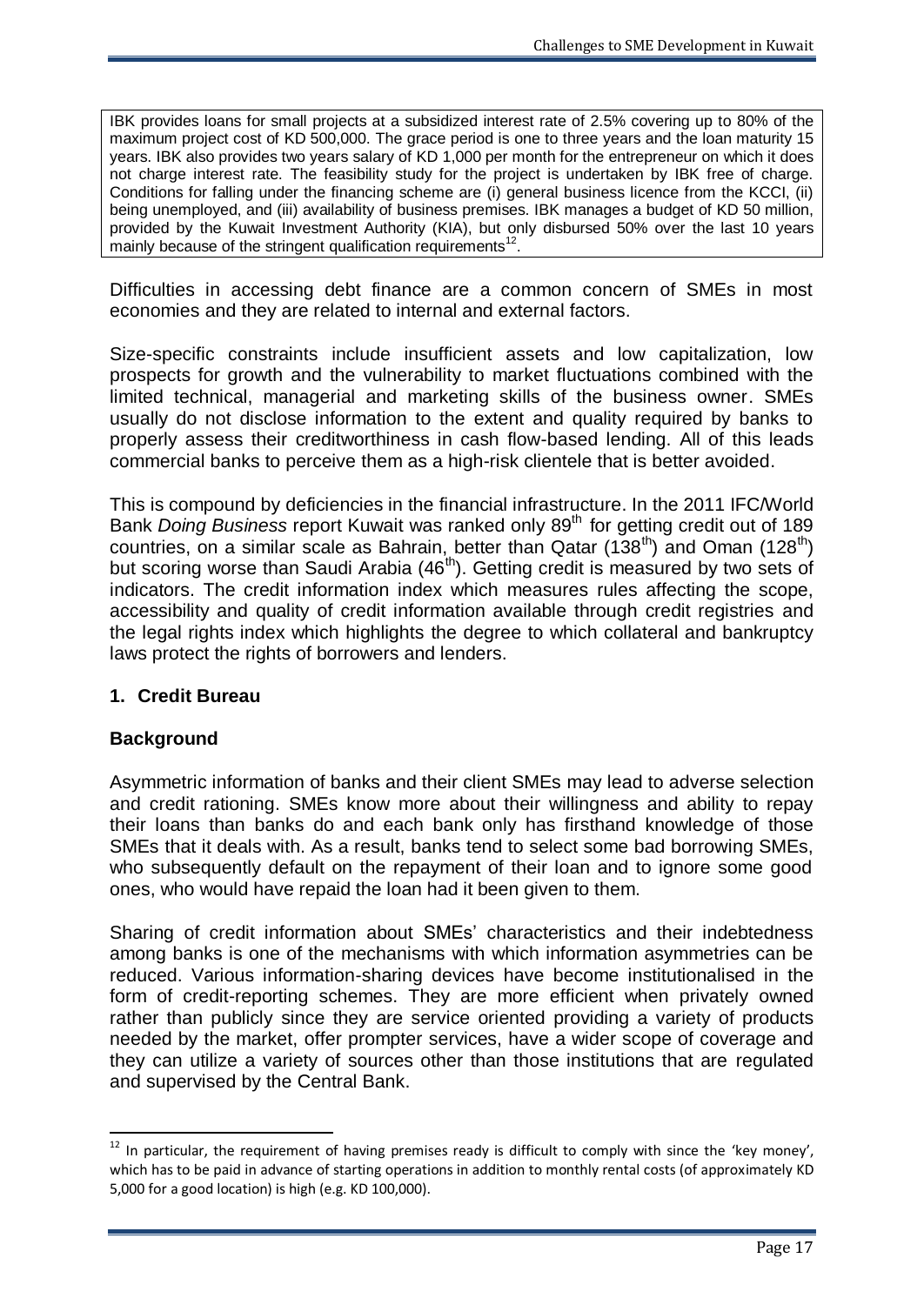## **Current Situation**

In the Gulf region Qatar and Oman rely entirely on a public credit registry while Bahrain, Kuwait and Saudi Arabia have private credit bureaus. The UAE has both. Yet in all countries the coverage in terms of percentage of adults remains low. In 2010, it was 35.9% in Bahrain, 29.6% in Kuwait and 18% in Saudi Arabia<sup>13</sup>.

**UAE:** Emcredit provides a range of credit bureau services and other risk assessment tools. However, its limited coverage led to the establishment of the Federal Credit Bureau by law in 2010 to provide information on the credit history of individuals and establishments.

**Bahrain:** The Risk Management Division of the Benefit Company, established in 1997 by 17 banks, includes the Credit Reference Bureau which since 2005 is dealing with personal credit and since 2007 with corporate credit.

**Saudi Arabia:** The Saudi Credit Bureau, established in 2002 and operating since 2004, offers both consumer and commercial credit information to respective members.

Sources of credit information in Kuwait include the credit registry of the Central Bank of Kuwait (CBK) and the private credit bureau Credit Information (CI)-Net. Commercial banks consider the information available from CBK as insufficient both in terms of scope and timely availability (monthly rather than daily). CI-Net, established in 2001 by Amir Decree, is an independent commercial institution that provides consolidated information on personal loans. It is owned by sixteen banks and finance companies collecting and distributing information from retailers, trade creditors, utility companies as well as financial institutions. The limitation of information to consumer loans leaves the banks with the problem of asymmetric information in corporate lending, making it expensive and difficult with a tendency to reduce lending to SMEs.

#### *Recommendations:*

 Create the necessary legal environment for CI-Net to expand the scope of its activities to include collection and dissemination of information on corporate credit.

## **2. Secured Transactions Regime**

#### **Background**

 $\overline{a}$ 

Secured lending is the preferred option of commercial banks in most countries. Loans are secured on immovable and movable assets or intangibles like accounts receivable. Banks are risk averse with regard to SMEs and therefore prefer this form of lending. As the loan is secured, the need for evaluating creditworthiness is reduced. This type of lending requires a functioning market for secured transactions, conditioned by a wide range of pledgeable assets, an easy and inexpensive registration as well as a quick and simple realization in case of default. Sound collateral laws will enable SMEs to use their assets as security to generate capital.

<sup>&</sup>lt;sup>13</sup> World Bank: Doing Business Kuwait 2011, p. 41.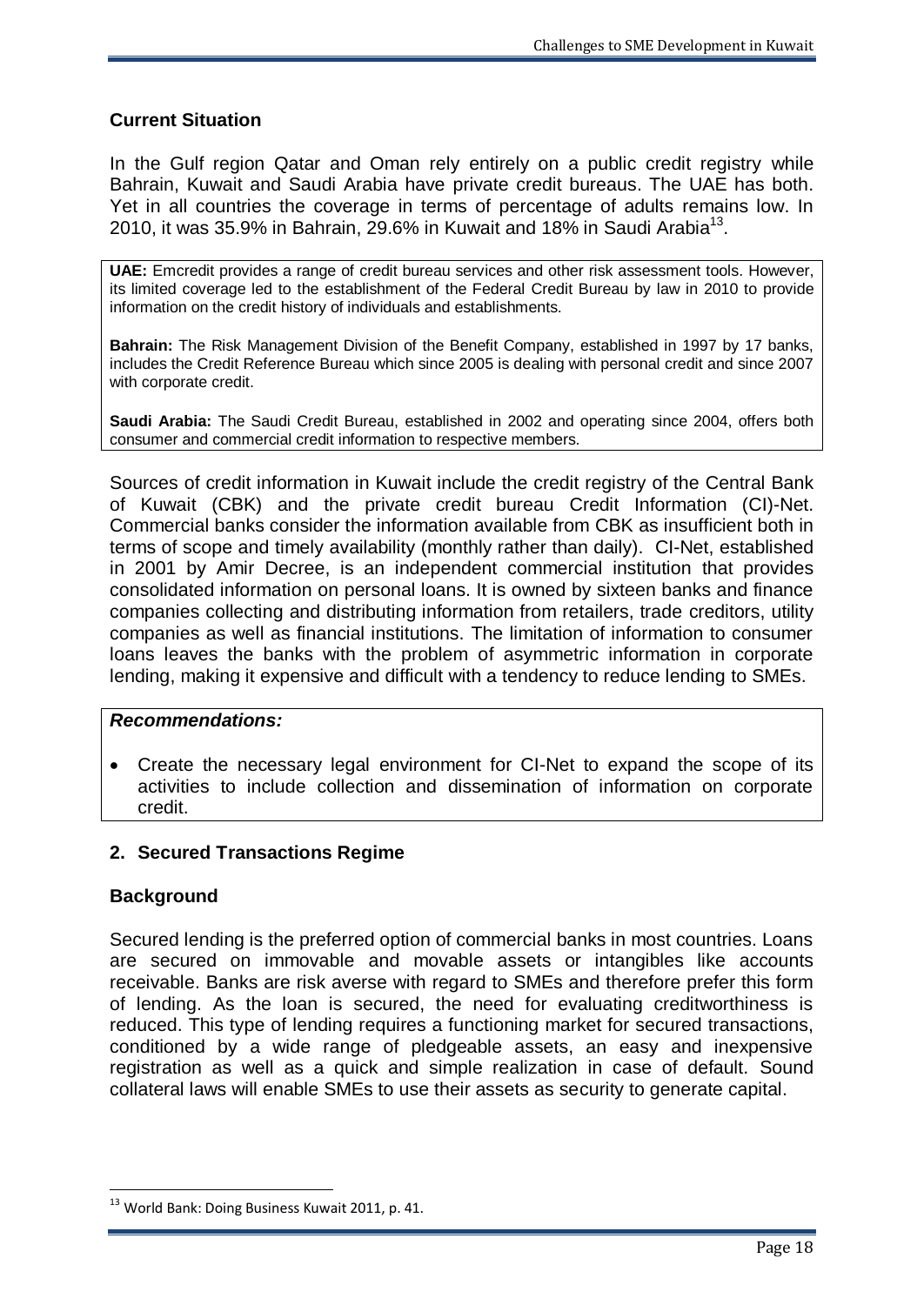## **Current Situation**

In the 2011 IFC/World Bank *Doing Business* report countries of the Middle East and North Africa (MENA) region scored an average 3 out of 10 on the strength of legal rights index in the category 'getting credit'. Surveyed banks in the GCC region report problems in all three components of the secured lending chain, especially for movable collateral. 56% of banks see problems in the registration of collateral, 59% in enforcement and 76% in selling seized collateral. None of the countries in the region has a modern law on secured transactions.

The range of assets that can be used as collateral is quite limited. While immovable property (land, real estate) is used as the prevalent form of security, financial institutions are reluctant to accept movable property (equipment, vehicles). These limitations prevent SMEs from leveraging a large part of their assets into capital for investment. After all the capital stock of businesses is mostly made up of movable assets (e.g. in mature market economies: 78% movable assets, 22% immovable property).

In Kuwait, mortgage agreements are treated as contracts and hence the Civil Code is applicable, allowing the mortgage transfer of a deed from the borrowing SME to the lender. In the process of 'putting the world on notice' of the security interest, the mortgages on real estate are recorded in the electronic centralised registry at the Department of Real Estate Registration and Authentication of the Ministry of Justice in accordance with their ranking. This ensures that the mortgage is enforceable against other creditors or the bankruptcy trustee. Registration appears to be prompt and at a nominal cost. Any searches can be relied on as being up to date<sup>14</sup>. However, while the general priority rule used in more developed systems is based on notice and the 'first to register rule', in Kuwait secured creditors do not have absolute priority in and outside bankruptcy procedures. This reduces the value of collateral. The only types of mortgage over movable assets are the possessory mortgage (or lien) and the premises mortgage<sup>15</sup>. A possessory mortgage does not need to be registered. A premises mortgage is in the nature of a floating charge made by way of mortgage deed between the creditor and the debtor and registered in the MCCI. However, there is no central computerised registry capable of being searched<sup>16</sup>. In addition to tangible assets, a possessory lien may be over intangible assets such as contract rights, receivables, equities and other financial instruments.

Implementing a claim against collateral in case of default (enforcement) should be inexpensive and speedy enough to permit recovery before the assets loose value. Enforcement is most effective when parties agree on rights and remedies upon default, including seizure and sale of the collateral outside the judicial process. However, enforcement in Kuwait requires intervention of the Executions Court as determined by the Civil Code and the Procedure Law. If uncontested, the enforcement process can take approximately one year and if contested, up to four years. This further reduces the value of collateral. In addition, the law severely restricts the types of collateral to which creditors may have recourse. Banks may not foreclose on residential real estate property or personal possessions<sup>17</sup>. However,

 $14$  Hawkamah et all: Study on Insolvency Systems in the Middle East and North Africa, p. 32.

<sup>15</sup> Commercial Code Articles 40–46

 $16$  Hawkamah et all: Study on Insolvency Systems in the Middle East and North Africa, p. 31.

 $17$  Ibid, p. 32.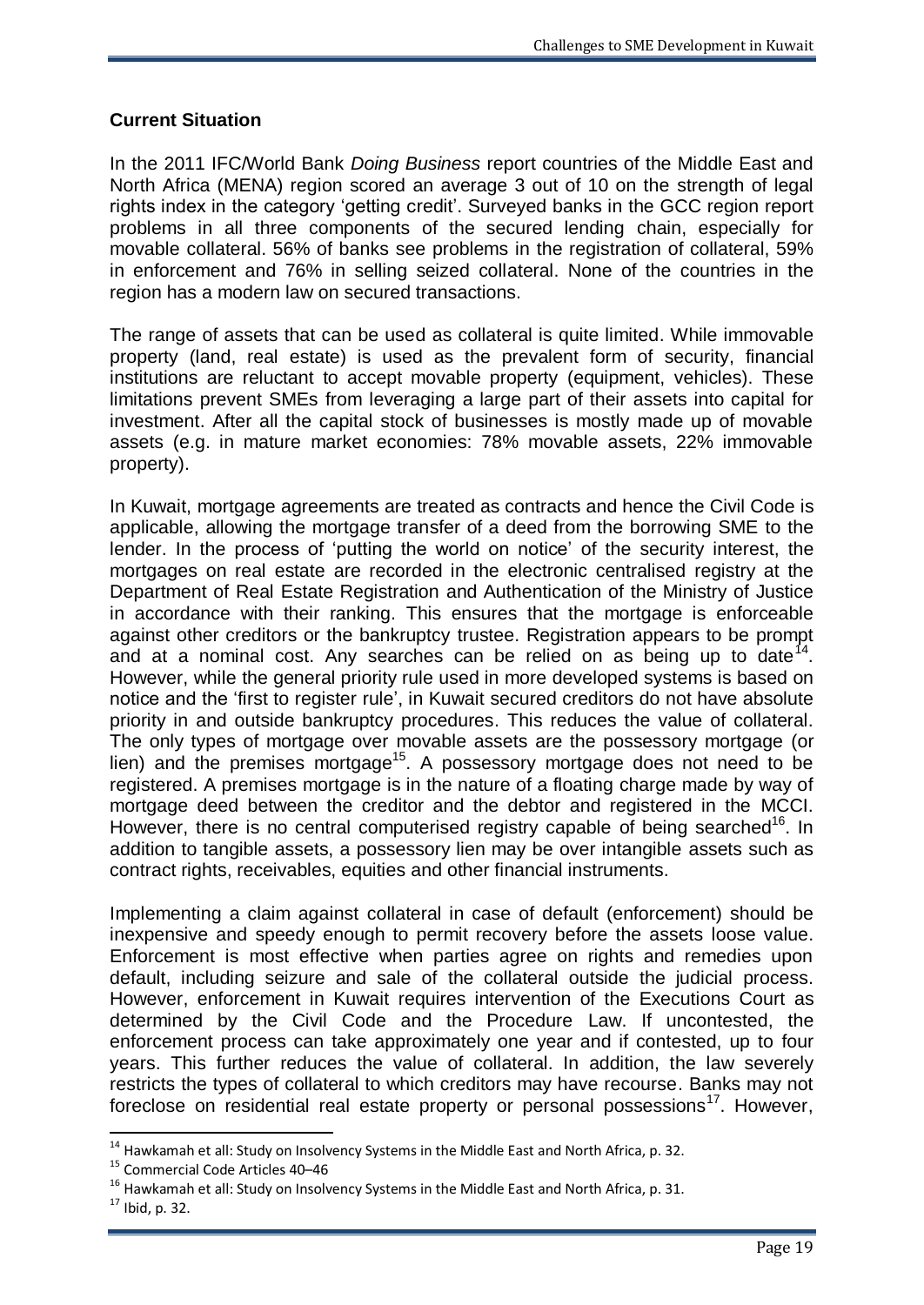they may sue the borrower for the balance due under the loan contract. Hence the disposition of secured assets turns out to be one of the major constraints facing financial institutions and acts as a deterrent to lending to SMEs.

#### *Recommendations:*

- Raise awareness of the importance and best practice in relation to moveable property (equipment), accounts receivable, inventory that can be used as collateral
- Work towards accepting foreclosure on residential real estate at least where the borrower owns several properties
- Ensure that collateral creditors have priority over other claims in case of bankruptcy consistent with international best practice
- Expedite the collateral enforcement process and consider out of court settlement

## **3. Loan Guarantee Fund**

#### **Background**

A major cause of access to finance problems is the lack of tangible, marketable guarantees of the credit seeking SME. Facing this situation, an SME with a viable business plan can consider it helpful to get the recognition of its creditworthiness under the form of a guarantee issued by a third party, for example, under Partial Credit Guarantee Schemes (PCGs). They reduce the risks and potential losses of banks, inducing lending to riskier types of borrowers. Because they usually entail less interference in credit allocation and use private banks as the main vehicles for loan origination, they generate fewer market distortions compared to other policy interventions, such as directed lending programmes or state banks.

Internationally, guarantee schemes vary on fundamental design factors. Their success depends on outreach, additionality and financial sustainability. The greater the outreach as measured by the number of guarantees issued to eligible SMEs and the amount of outstanding guarantees, the stronger is the impact on the SME sector. The impact will also depend on additionality, i.e. on whether guarantees are extended to firms that are credit constrained, and not to firms that would be able to obtain a loan anyway. Even though reaching credit-constrained SMEs involves risk-taking and financial losses, the guarantee scheme should still seek to be financially sustainable.

## **Current Situation**

 $\overline{a}$ 

**Saudi Arabia<sup>18</sup>:** The government along with commercial banks established the Finance Guarantee Programme for SMEs with the Saudi Industrial Development Fund (SIDF) assuming the role of coordinator. The programme provides banks through SIDF with tangible security up to SAR 1.5 million (USD 400,000) and 75% of the underlying loan. The minimum guaranteed amount is SAR 50,000 (USD 13,500) and the maximum is SAR 1 million (USD 226,000). The maximum tenure is seven years on fixed assets and four years on working capital. Guaranteed finance must be restricted to Sharia'hcompliant products. Collateral will be sought and held by the SIDF. In the event of default SIDF executes the collateral.

<sup>&</sup>lt;sup>18</sup>http://www.sabb.com/1/2/sabb-en/commercial/business-solutions/credit-facilities/finance-guaranteeprogram-for-sme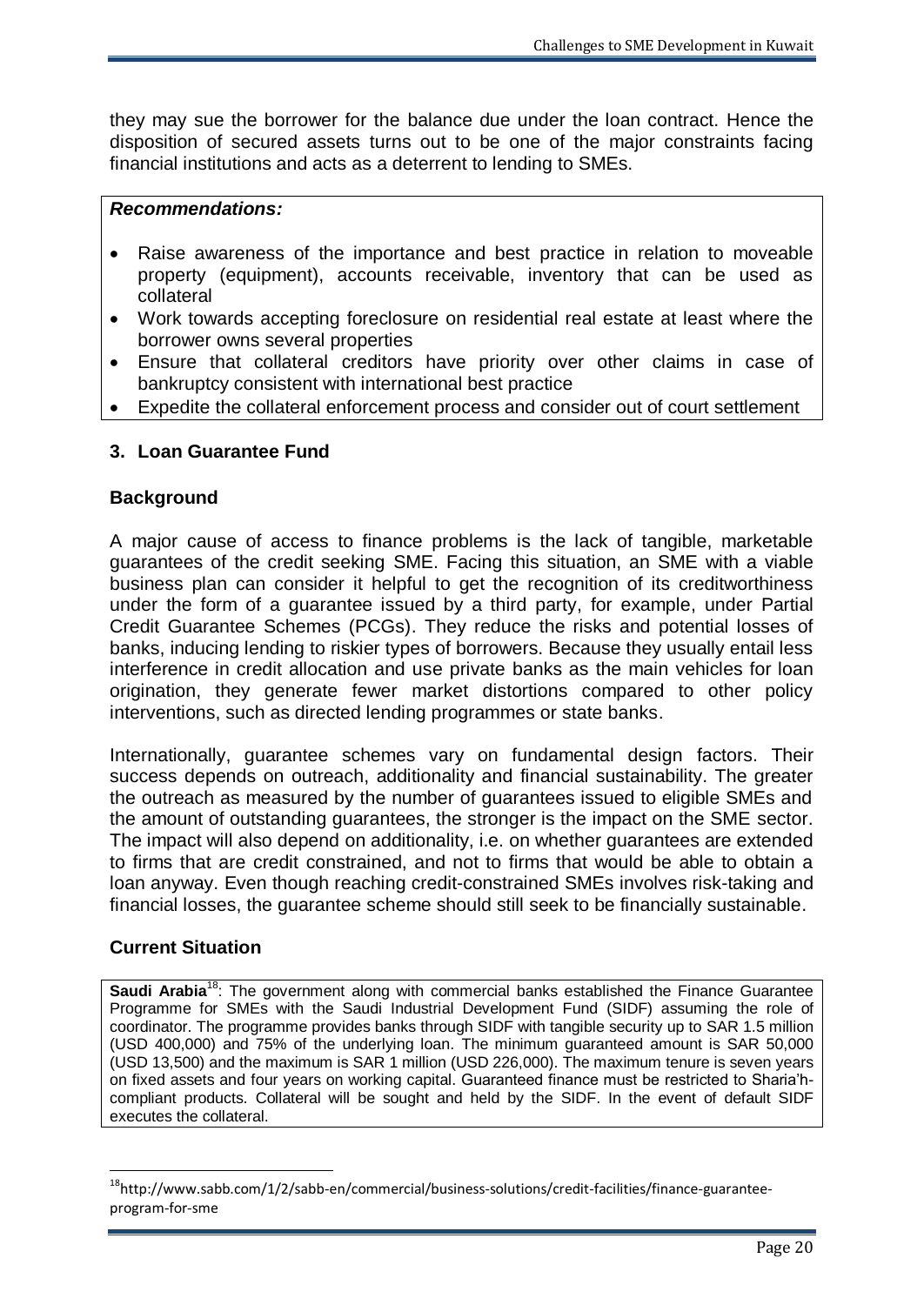In Kuwait, while significant deficiencies are prevalent in the secured transaction regime, no guarantee scheme exists. However, this concept is successfully applied in various parts of the MENA region which may serve as best practice examples to introduce such a mechanism.

#### *Recommendation:*

 Consider establishing a Partial Loan Guarantee Fund depending on the outcome of a feasibility study

#### **4. Interest Rate Ceilings**

#### **Background**

Lenders provide credit on the basis of their cost of funds plus a return on capital. The return on capital includes a fee (the interest) and a risk premium. Interest is the compensation to the bank for (i) risk of principal loss (the credit risk) and (ii) forgoing other investments that could have been made with the loaned amount.

The level of risk is taken into consideration by charging an extra risk premium. It is the minimum amount of money by which the expected return on a risky loan must exceed the return on a risk-free asset, in order to induce the bank to hold the risky asset (the loan) rather than a risk-free asset (e.g. T-bill). The risk premium reflects the costs associated with lending such as the likelihood of the SME defaulting or the costs incurred in collecting debts from a delinquent SME. It is dependent on a bank's risk preferences. The risk premium also depends on the maturity of the loan. Generally speaking a longer-term loan carries an additional maturity risk premium. A bank has a choice between using its money in different investments. If it chooses to provide a loan to an SME, it forgoes the returns from all the others investments.

#### **Current Situation**

 $\overline{a}$ 

In Kuwait, the CBK determines the maximum interest rate that financial institutions can charge borrowers. Such an interest rate ceiling effectively means a price control. The maximum limit of the annual contractual interest rates on all forms of KD lending transactions, whose maturity term does not exceed one year, may not be more than 2.5% and for loans with a maturity of more than one year it may not exceed 4% over the CBK's discount rate. The maximum interest rate of 7% established by the Commercial Code (Article 111) applies to any loan agreement that includes, explicitly or implicitly, an interest rate in excess of such rate, i.e. making such an agreement null and void<sup>19</sup>.

Kuwaiti Civil and Commercial Codes distinguish between civil matters, whereby charging interest is not allowed in the Civil Code (Article 547), and commercial matters, whereby interest is permitted under the Commercial Code. Notwithstanding the provision of the Civil Code, the Commercial Code (Article 102) stipulates that the creditor shall be entitled to an interest in a commercial loan unless otherwise is

<sup>&</sup>lt;sup>19</sup> CBK: Resolution No. 1/1993(1) concerning the establishment of maximum limits of contractual interest rates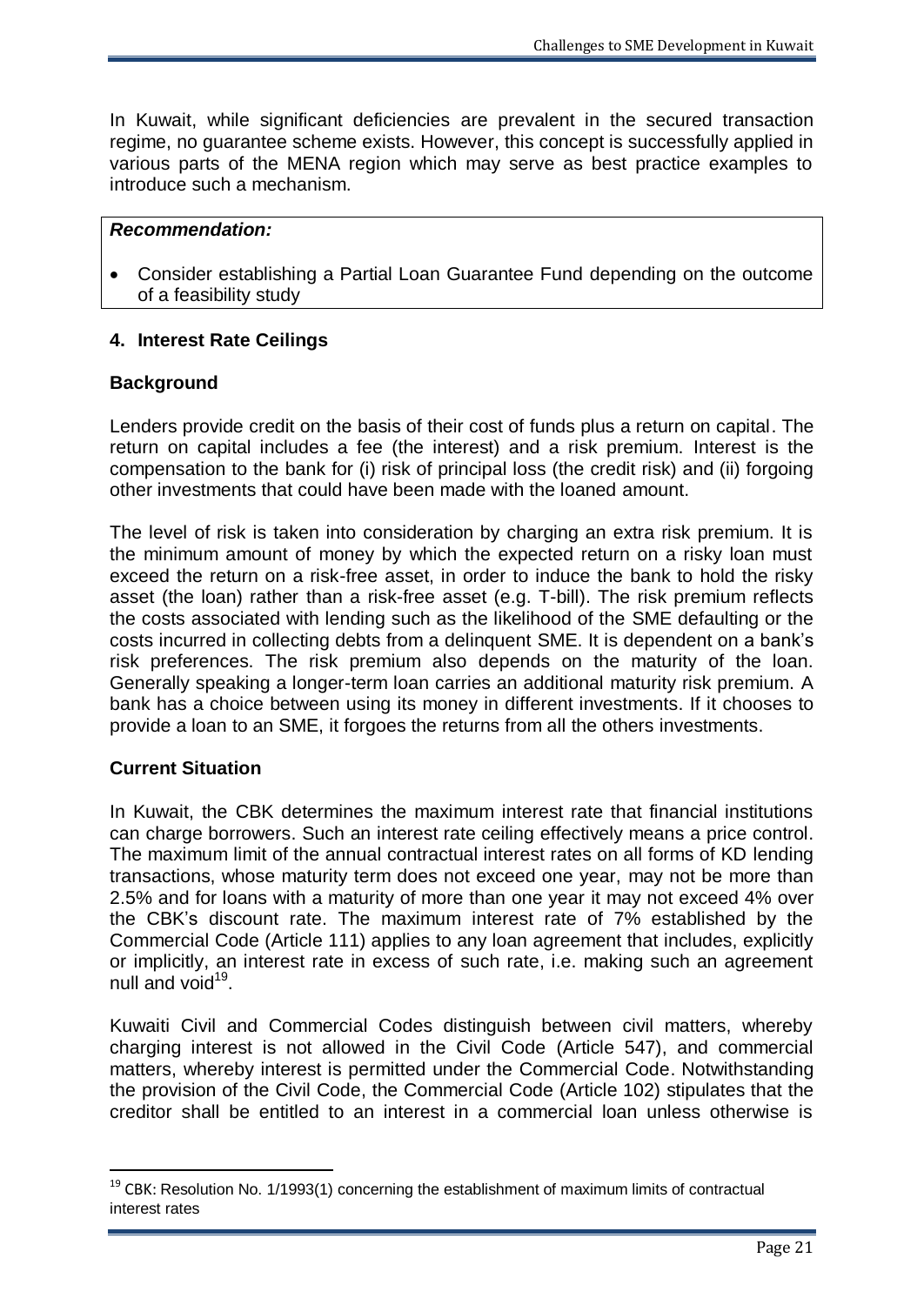agreed upon. If the rate of interest is not stipulated in the contract, the rate due shall be the 7  $%$  legal rate<sup>20</sup>.

The established interest rate ceilings have negative repercussions on lending to SMEs. First-time borrowers, small borrowers, low-income and high-risk borrowers are likely to find it more difficult to obtain credit while the most creditworthy borrowers – usually not SMEs - may obtain more credit than they would have at normal market interest rates. A binding ceiling (established below market rate) obviously alters the price of credit, leading to a decrease in the quantity of credit supplied. Like any other business, if a lender does not recoup its costs and earn an adequate return on equity, it will put those resources to work elsewhere. Since the amount of credit offered will not satisfy all those who are willing to borrow at the ceiling rate, excess demand is created. Credit is not available despite the fact that there is demand for it (credit crunch). The reduced amount of credit must then be rationed among borrowers by some means other than the interest rate. This is usually done by setting rigid loan terms, screening borrowers more rigorously, or increasing non-interest fees and charges which all act against SMEs.

#### *Recommendation:*

 Ease or remove the ceiling on lending rates to enable lenders to better price the risks of lending to SMEs ( this requires amendment of the Commercial Code (Art. 110) and Central Bank regulations).

#### *Alternative Sources of Finance*

#### **5. Equity Finance**

In mature market economies equity finance is often provided by outside investors for entrepreneurs to establish and grow their business. Equity investors may include family and friends, angel investors and venture capital funds. Each provides capital at a different stage of the start-up financing cycle, typically an ever larger amount as the enterprise grows and increasingly generates revenues.

Business angels invest seed capital in a personal capacity in exchange of ownership of part of the business and in return for a share of the profits. The growth potential of SMEs is further enhanced by the contribution to management competence, access to competence networks, or marketing skills. Venture capitalists usually invest in earlystage, high-potential, high risk, growth start-up companies. The typical venture capital investment occurs as growth funding round (i.e. after the seed funding round) in the expectation that the return on investment will be above average. Venture capital investors do not want permanent ownership, but rather to 'exit' it within five to seven years by selling the shares they acquired.

Best practice approaches have emerged for the government to support equity investors. These include initiatives that tackle regulatory and tax obstacles that may prevent foreign venture capital funds from investing in SMEs, to raise the awareness of the concept, the creation of a business angel panel to discuss pertinent issues, as

<sup>&</sup>lt;sup>20</sup> Saleh Majid: Interest and Islamic Banking, March 2011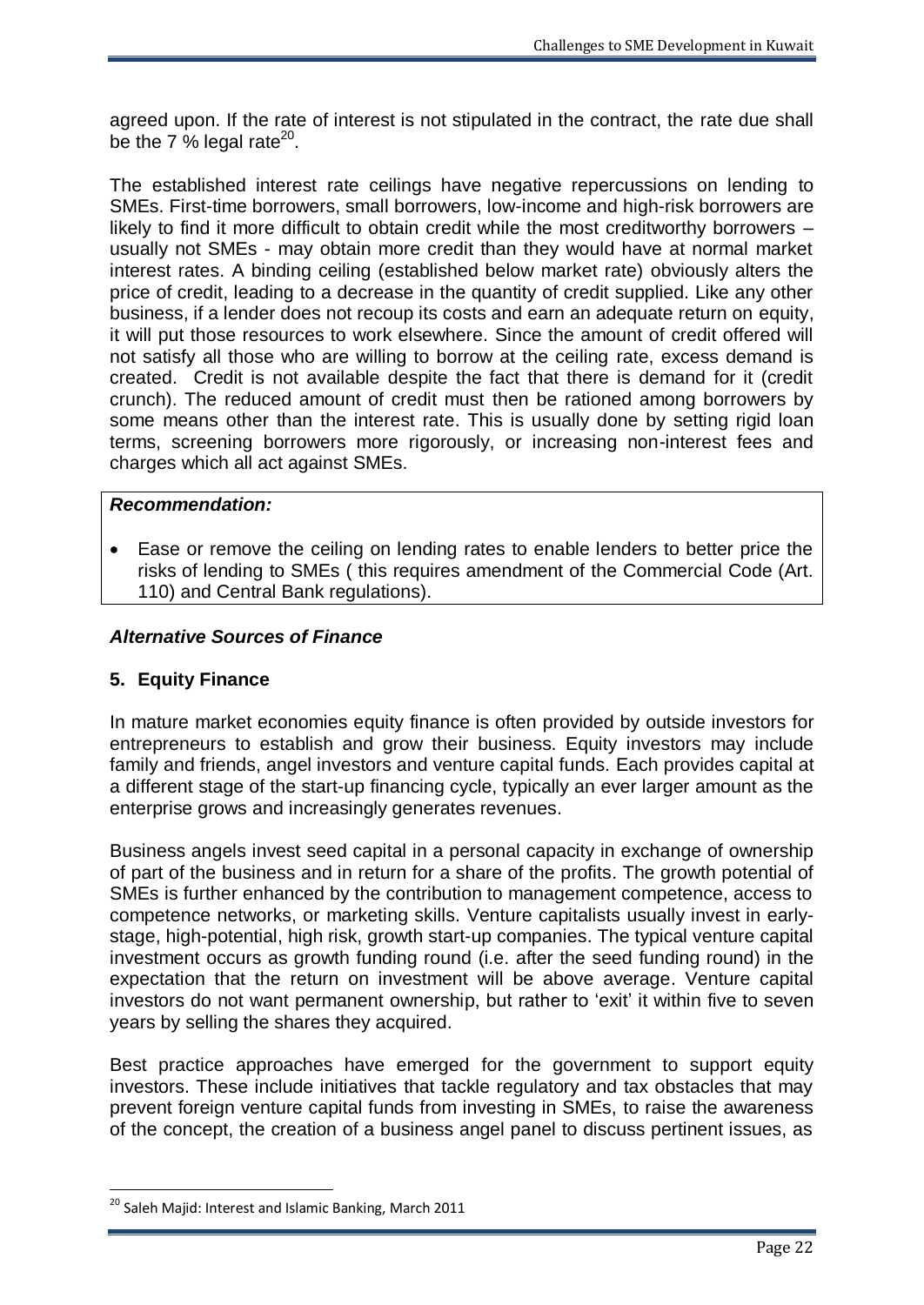well as provide financial supporting for the creation of business angel networks that match potential investors with enterprises.

#### **Current Situation**

There are around sixty investment funds that are managed by investment companies domiciled in Kuwait. They invest the pooled assets under management across various asset classes. The majority of the funds are equity funds constituting around 66% of the total assets under management<sup>21</sup>. Some of the funds invest in Kuwaiti medium-sized ventures. Al Ritaj Investment, for example, specializes in private equity business of medium-sized companies in the MENA region (including Kuwait) with emphasis on family-owned businesses conducting its business according to the Islamic Shari'a principles. The company works with the owners of the business to eventually change the company into a share-holding company to allow its initial participation and later its exit after significant increase has been achieved in the company's value.

**Saudi Arabia:** The Saudi Arabian General Investment Authority, Venture Capital Bank, a Bahrainbased Islamic Investment Bank, and Global Emerging Markets, an international investment house, undertook a cooperative effort to establish an independent USD 100 million venture capital investment company to invest in venture capital opportunities and SMEs. The objective is to provide growth capital and late-stage financing to SMEs in compliance with Shari'a principles.

Despite scattered private initiatives to invest equity capital in mainly medium-sized enterprises, the provision of equity capital is still underdeveloped. While some entrepreneurs may be able to tap into the funds of family and friends, Kuwait lacks in development of a more formal and accessible early-stage financial industry. Not only is the concept of business angels not well-known, but also most SMEs do not seem to have the growth potential to appeal to business angels and equity investors. This has motivated government interventions, channelling public funds through a selection of portfolio managers for equity investment in small projects.

The Kuwait Investment Authority (KIA) through its National Investment Fund Portfolio (NIFP) supports Kuwaiti entrepreneurs. NIFP was established in 1997 with a capital of KD 100 million. The main objective is to assist and support the Kuwaiti citizens in realizing their business ideas. NIFP supports projects in all sectors by participating in the project's capital as a shareholder rather than as a lender thus eliminating the need for the entrepreneur to provide guarantors or securities. It does not participate in the operation and administration of projects but limits its role to observing and monitoring their performance. Two leading private investment companies - Al-Ra'eda and KAMPCO – manage a portfolio of KD 15 million, while the state-owned IBK handles a portfolio of KD 50 million on behalf of KIA.

**Al-Ra'eda** supports successful businesses in high growth sectors. Since its inception KD 9 million of the available KD 15 million has been disbursed for equity investment of between 55% and 85% of total project costs. It participates in the establishment of small and medium sized projects, financial and organizational restructurings and the preparation of feasibility studies while also providing financial and managerial advisory services.

<sup>21</sup> Capital Standards Rating: Kuwait Investment Funds, January 2011, p. 2.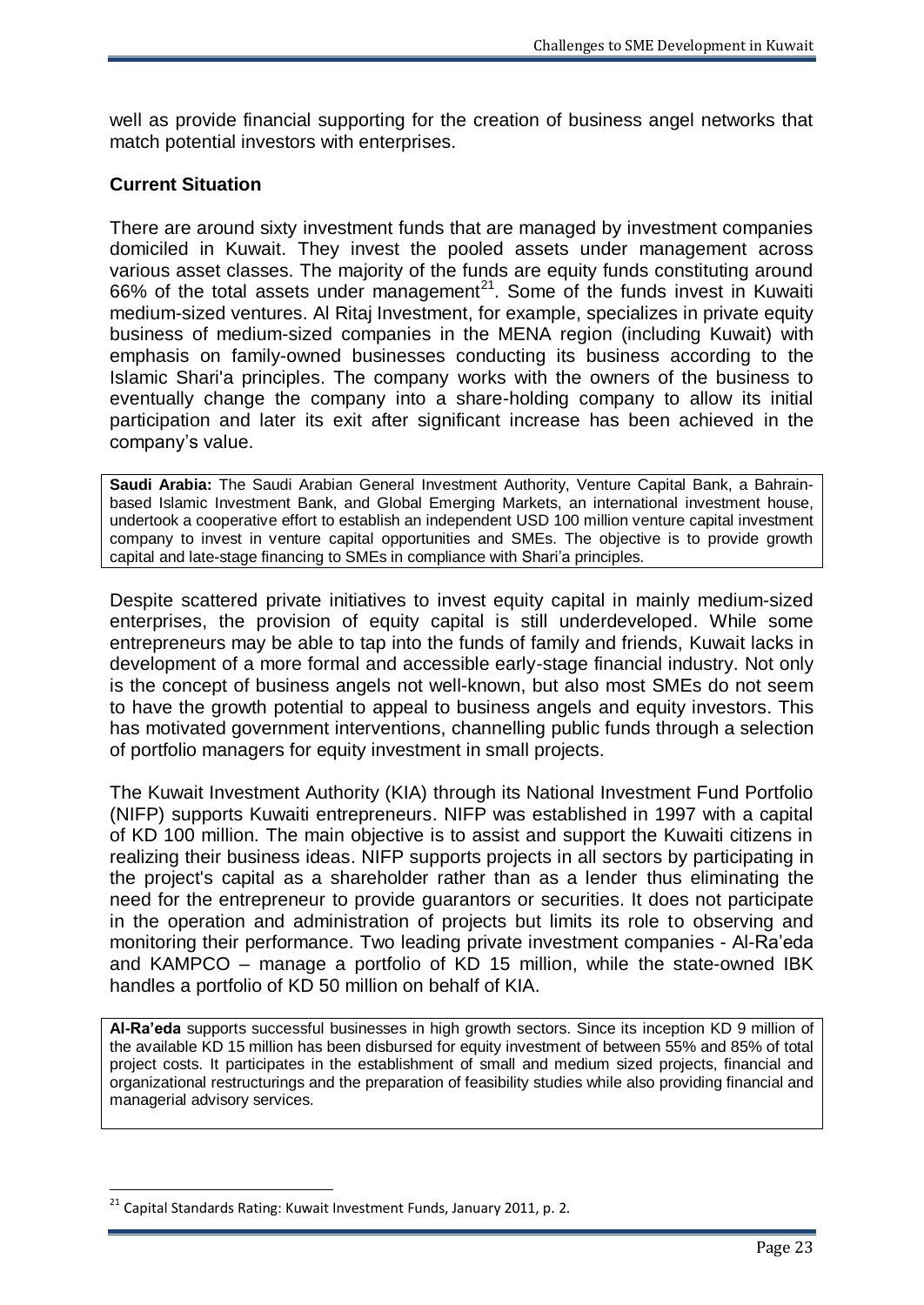KIPCO Asset Management Company (**KAMCO**) with the available KD 15 million provided by KIA invests up to 80% in a small and medium scale project with a subsequent majority in the decision making of the company.

The **Kuwait Small Projects Development Company** provides equity capital to small and medium size projects. It was established in 1996 as a special purpose entity with capital committed by the KIA, which pledged KD 100 million, for providing loans to SMEs. However, having faced high default rates by its borrowers the company abandoned the approach and became a new venture capital firm.

To be eligible for support, the Kuwaiti entrepreneur must be experienced in the project activity he plans to undertake while being fully dedicated to project management. Furthermore, the project capital may not exceed KD 500,000, and the maximum participation of NIFP through the portfolio managers is 80% of the project's total capital. A feasibility study must demonstrate a return on investment of at least 15%. The withdrawal of equity investment from the project within a reasonable period that might exceed 5 years is outlined in an exit strategy. The entrepreneur buys back the shares according to the market value or the fair value of the investment at the time of exit.

#### *Recommendations:*

- Tackle regulatory and tax obstacles that may prevent foreign venture capital funds from investing in SMEs
- Initiate an awareness raising campaign that presents the potential benefits of business angels as a source of equity finance
- Support the creation of a business angel network to match potential angel investors and SMEs
- Through the network build up capacity of SMEs to present their investment opportunity effectively to potential angel investors

#### **6. Leasing and Factoring**

#### **Background**

Financial leasing is based on a contract that allows an SME (lessee) to use an asset in exchange for periodic payments to the leasing company (lessor). Because the leasing company retains asset ownership, lease payments are an operating cost rather than a financing charge. The leasing company relies on the ability of the SME to generate cash flows rather than relying on its assets, capital base or credit history to obtain credit. Typical lease arrangements require 10% of the asset cost as security and terminate after three to five years. Leasing has proven to be an innovative means for SMEs to access mid-term capital. It provides an opportunity for filling a financing gap for SMEs that need new equipment for their operations but cannot obtain loans to purchase it. Moreover, SMEs may benefit from technology transfer.

Inventory financing, also known as factoring, enables an SME to increase its shortterm capital and thus improve the conditions for earnings growth. It is used to cover working capital based on the cyclical needs of a business or it is used to build up inventory one time in the year for liquidation later in the year, or to sell over the course of the year. In many countries factoring has become a prominent new financial instrument. As a multifaceted product it combines finance and services by collecting accounts receivable, providing buyer credit coverage and the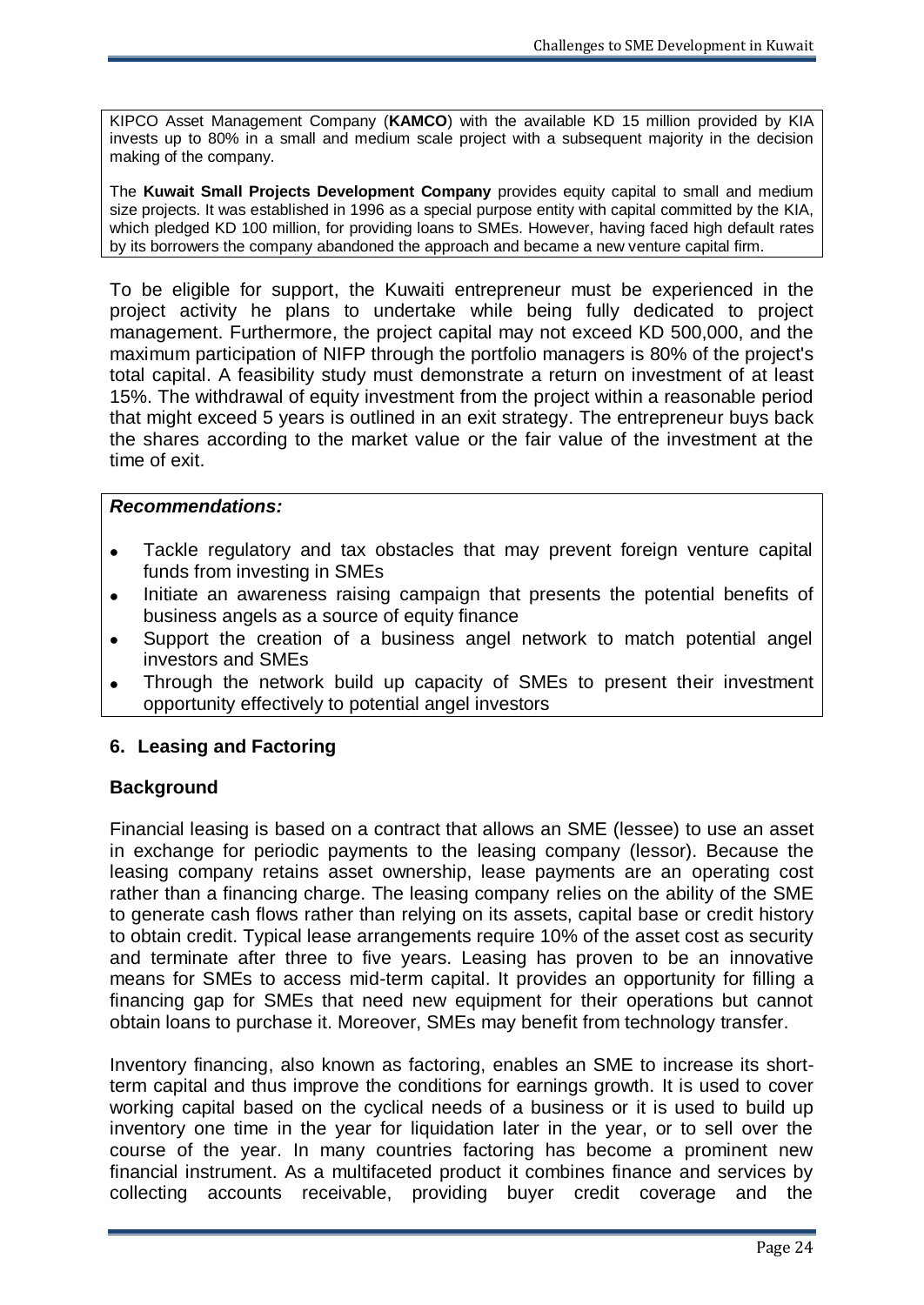corresponding bad debt coverage in the event of loss due to the buyer's inability to pay.

#### **Current Situation**

Law No. 12 (1998) intends to promote leasing by permitting the granting of licenses to shareholding companies established for leasing. Tax exemptions are granted for the first five years from the date of incorporation in respect of the income accruing to a foreign shareholder.

While leasing is in principle well suited to countries with weak collateral regimes such as Kuwait, in practice weak protection of ownership rights and contract enforcement dilute or even eliminate its supposed advantages. The low presence of banks may be explained by the lack of clarity in the legal framework for leasing, including leasing definition, balance in responsibilities between lessor and lessee, regulations for different forms of leasing, the process for registering leased assets and weak asset repossession processes. Apart from leasing, factoring is not prominent in Kuwait. Receivables are usually financed internally and externally through bank loans, for which companies mortgage real estate and in some cases pledge equipment with the usual difficulties attached to these instruments. Moreover, there seems to be a lack of awareness of both alternative financial instruments. While it remains the commercial decision of banks to offer these products to their clients, a public campaign for awareness and education could help properly position the products thus preparing the grounds for market development.

#### *Recommendation:*

- Raise the awareness of leasing and factoring
- Review the legal and regulatory framework for leasing and factoring and adjust to international best practice

#### **7. Payment in Commercial Transactions**

Very often SMEs face problems in the time taken to receive payment for the supply of products and rendering of services. Prompt payment is critical to the cash flow of every business, and especially to smaller businesses within the supply chain. However, it is not just the timeliness of payment, but rather the certainty of getting paid that is really important, and enables businesses to plan both for their short and longer term futures. Certainty on payment inspires confidence across the supply chain, confidence that stimulates investment and growth. This confidence is good for both suppliers and customers.

Late payment legislation, which applies equally to the public and private sectors, is a useful tool for businesses, both to deter late payment, and to obtain compensation from debtors when it becomes unavoidable. To minimise late payment, best practice involves a pre-contract system for evaluation of potential purchasers' financial status, accurate invoicing and a framework for dealing with genuine complaints. For those debts which slip through the net, appropriate legislation could ensure that maximum interest and compensation can be claimed. All businesses would have the right to claim statutory interest on overdue commercial debts usually at the Central Bank's main refinancing rate plus certain percentage points. If no time for payment has been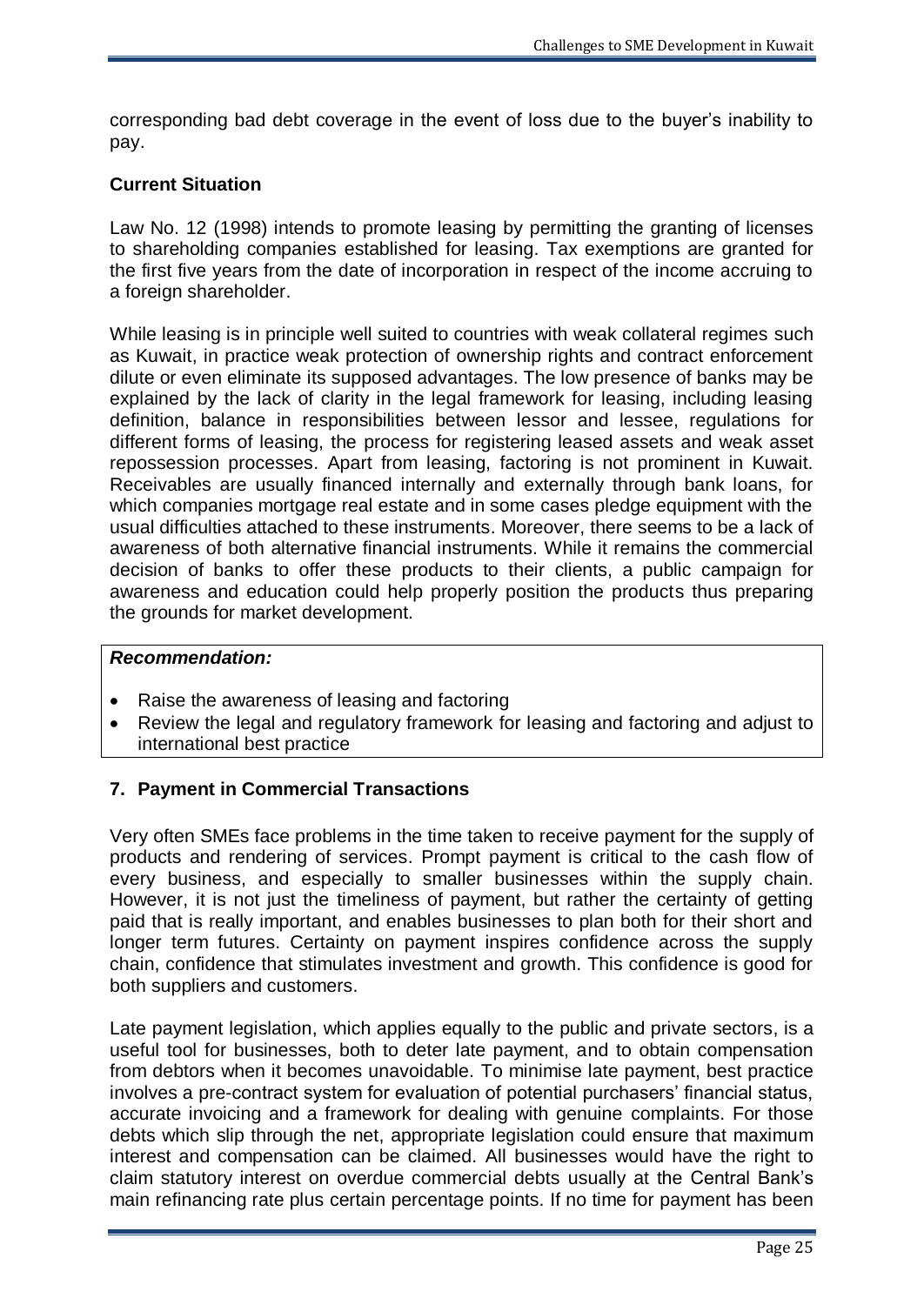agreed, a debt would usually become overdue if it remains unpaid 30 days after invoicing.

Apart from the legal treatment, prompt payment codes are often developed to tackle the crucial issue. Such a code would encourage and promote best practice between businesses and their suppliers. Signatories to the code would commit to paying their suppliers within clearly defined terms, and commit also to ensuring there is a proper process for dealing with any issues that may arise. Suppliers can then have confidence in any company that signs up to the code that they will be paid within clearly defined terms.

#### **Current Situation**

In Kuwait there appears to be a culture of late or withheld payment, even among respected companies. This causes substantial cash flow problems to SMEs. The Commercial Code (Article 110) imposes a maximum 7 % legal interest on the debtor who fails to pay in time. According to Article 3, the Commercial Code applies to all commercial matters and prevails over the provisions of the Civil Code, which foresees that no interest may be charged. There is no code for prompt payment.

#### *Recommendations:*

- When amending the Commercial Code (Article 110) consider introducing an interest rate based on the CBK's basic refinancing rate plus x percentage points to allow for taking inflation into account.
- Encourage the development of a Code of Conduct for timely payment.

## **V. Making full Use of ICT**

#### **Background**

Internet gives to SMEs a unique opportunity to overcome the economies of scale limitations by aggregating buyers and suppliers, i.e. linking individual SMEs to each other, to major companies, e-procurement chains and to other e-marketplaces. More broadly, successful e-commerce initiatives facilitate the emergence of new forms of business organizations such as virtual hubs and networks. By streamlining their operations and business relationships e-commerce helps to create a supply chain management for SMEs and overcome the high trade barriers they normally face. Increasing the role of buyer's feedback helps to make production more customers centric and flexible. Creating many portals for SMEs with useful and functional contents contributes to their efforts to access business information at much less costs and hence to overcome the information asymmetry problem. However, in order to realize this opportunity it is necessary to have access to technology and to create an environment capable of nurturing the new businesses.

The general framework for development is set by e-Readiness, the degree to which a community is prepared to participate in the digital economy. It depends on the following: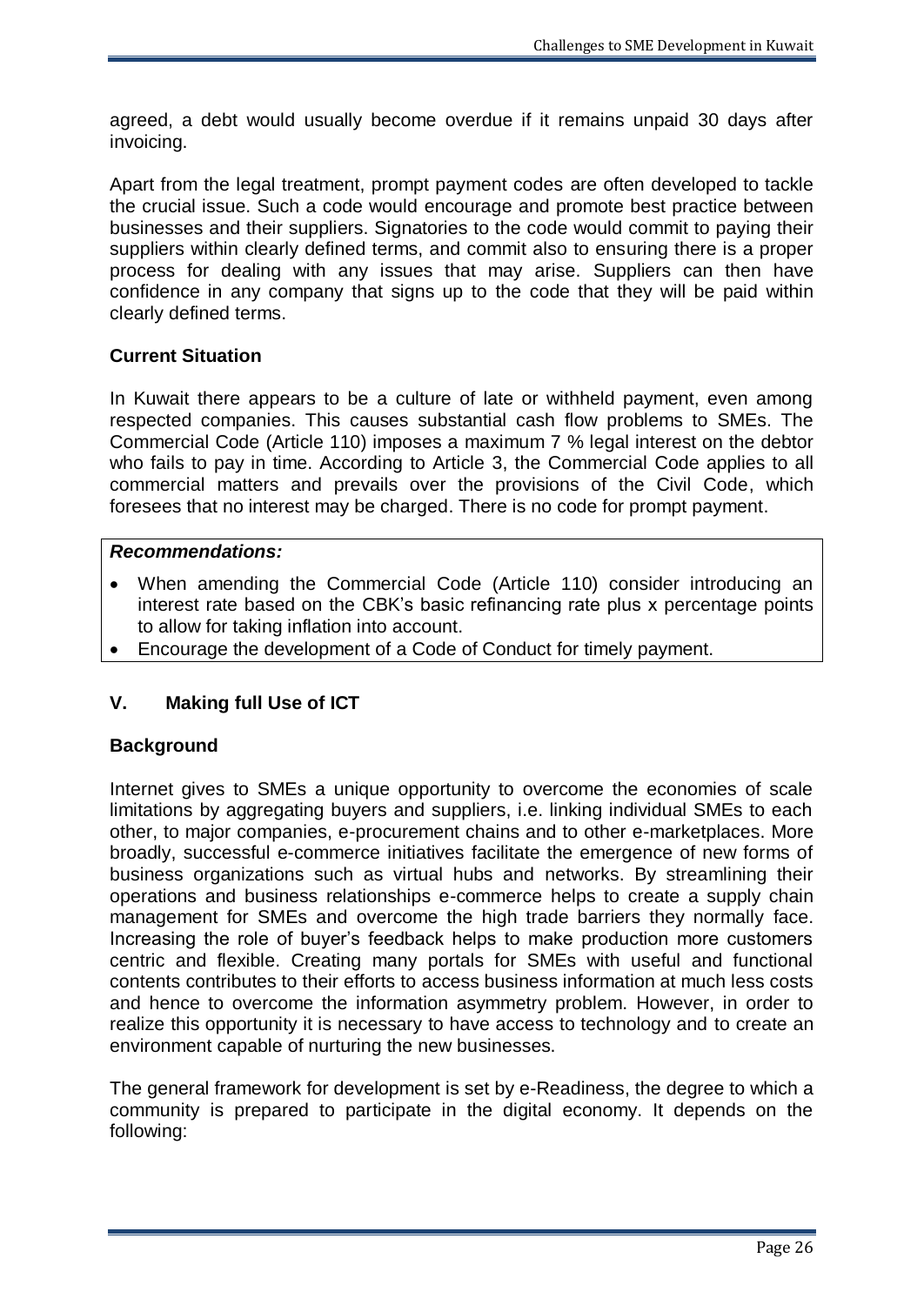- *Physical infrastructure:* The telecommunications infrastructure including teledensity (the number of telephones per 100 people), Internet access, digital bandwidth $^{22}$ , pricing, and reliability;
- *ICT use:* Levels of use throughout society including by homes, businesses, schools, and government;
- *Human capacity:* Literacy, ICT skill levels, and vocational training;
- *Policy environment:* The legal and regulatory environment affecting the ICT sector and ICT use including telecommunications policy, trade policy, e-commerce taxation, universal service provisions, consumer protection, and privacy;
- *ICT economy:* The size of the ICT sector

E-commerce as part of the IT development is widely adopted by developed countries which have made it an integral part of business activities.

## **Current Situation**

Despite the growth of the ICT sector, the GCC countries still face infrastructure and regulatory challenges that need to be addressed to project then as an increasingly sophisticated region for investors and businesses. Kuwait ranked 76<sup>th</sup> in the Networked Readiness Index 2009-2010 out of 133 countries, comparing unfavourably with the UAE (23<sup>rd</sup>), Bahrain (29<sup>th</sup>), Qatar (30<sup>th</sup>).

The ICT infrastructure is provided through the Ministry of Communications (MOC), mobile phone companies and Internet service providers (ISPs). There are three major mobile phone providers and the cellular phone penetration reached 99.6% in 2008, still low in regional comparison<sup>23</sup>. Partial competition between about 13 ISPs exists despite a monopoly on international gateways. The fixed line penetration rate was 19% with the MOC being the only fixed line carrier, from where most of the Global System for Mobile Operation (GSM) operators and ISPs purchase bandwidth and network capacities. Kuwait has lagged behind other GCC countries in the privatization process of the fixed telecommunications sector. It is the singular case, where there is no regulatory body making the ICT sector less dynamic<sup>24</sup>.

PC and Internet penetration (27% and 35% respectively) do not match the uptake of mobile services due to high costs of the related services. There are more internet users than computers. Internet penetration is lower than for example in the UAE  $(86.5%)^{25}$ . While quality and speed of the Internet play an increasingly important role in the extent to which it is utilized, the Internet bandwidth per 10,000 inhabitants is relatively low in Kuwait at 9 megabits per second  $(Mb/s)^{26}$   $^{27}$ .

ICT applications have increased. The websites of companies are no longer restricted to offering promotional information, but they also include quarterly reports, profit-andloss statements, and useful information dedicated to investors. Electronic sale, purchasing and payment transactions have started to grow either via the Internet or

<sup>1</sup>  $^{22}$  Digital bandwidth is the rate of data transfer, bit rate or throughput, measured in bits per second (bps)

 $23$  Saudi Arabia 142.9%, Oman 115.6%, Bahrain 185.8% and UAE 208.6%.

<sup>&</sup>lt;sup>24</sup> According to recent government statements this may be set to change through privatization while the establishment of an independent regulatory agency for the communications sector is also considered.

<sup>&</sup>lt;sup>25</sup> World Economic Forum: Global Information Technology Report 2009-2010.

 $^{26}$  132 Mb/s in UAE, 118 Mb/s in Qatar, 25 Mb/s in Bahrain, 17 Mb/s in Saudi Arabia

<sup>&</sup>lt;sup>27</sup> World Economic Forum: Global Competitiveness Report 2010-2011.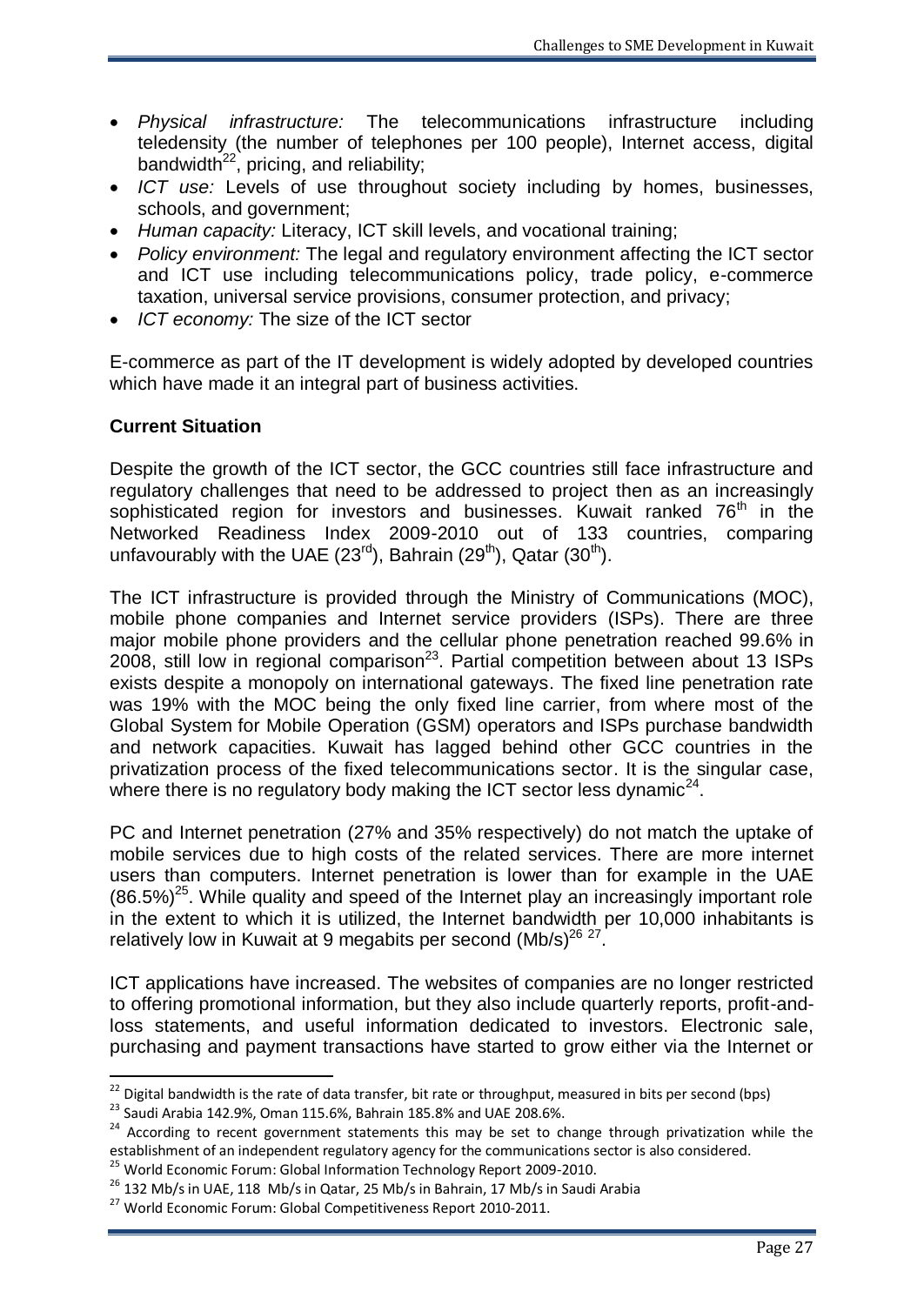Short Message Service (SMS). However, SMEs are still slow in using Internet as a core element of business organisation and a channel to develop Web trading and related e-payments operations. E-commerce users' penetration reached only 10.7% in Kuwait compared to 14.3% in Saudi Arabia and 25.1% in the UAE<sup>28</sup>. The challenges they face include those related to the technical infrastructure in terms of access, affordability and quality. It also appears that SMEs do not have a favourable approach to e-commerce considering it as less secure, of lower quality and preferring traditional trade as a better tool to run business. Moreover, business laws and legislation dealing with e-commerce are not updated. For example, an electronic signature law continues to await legislative action.

Every SME wishing to be connected to the Internet needs to be served with a telephone line and the necessary equipment and internet services are to be available at affordable prices. The reduction of connectivity and ICT infrastructure costs requires efficient competition. In addition, setting up a technology park would facilitate SMEs to establish their activities in a low-cost high-efficiency business environment. The quality of service could be enhanced by moderately fast narrow- and medium band Internet access and very fast broadband downloading of information. Literacy and comfort with the Internet are also important. The government can advance a set of policies through targeted initiatives. Apart from the ongoing increase of ICT penetration in the education sector, marketing programmes to raise Internet awareness among SMEs could be helpful.

#### *Recommendations:*

- Increase computer literacy and encourage the use of ICT within SMEs for communication, marketing, administrative and financial management
- Provide a web-based SME resource centre that offers business training and counselling services
- Encourage SMEs to 'Go Digital' through coordinated networking activities for the exchange of knowledge on best practices, e-commerce readiness and benchmarking.

<sup>&</sup>lt;sup>28</sup> S. Al-Fadhli: Critical Factors influencing E-Commerce in Kuwait, Journal of Internet Banking and Commerce, April 2011.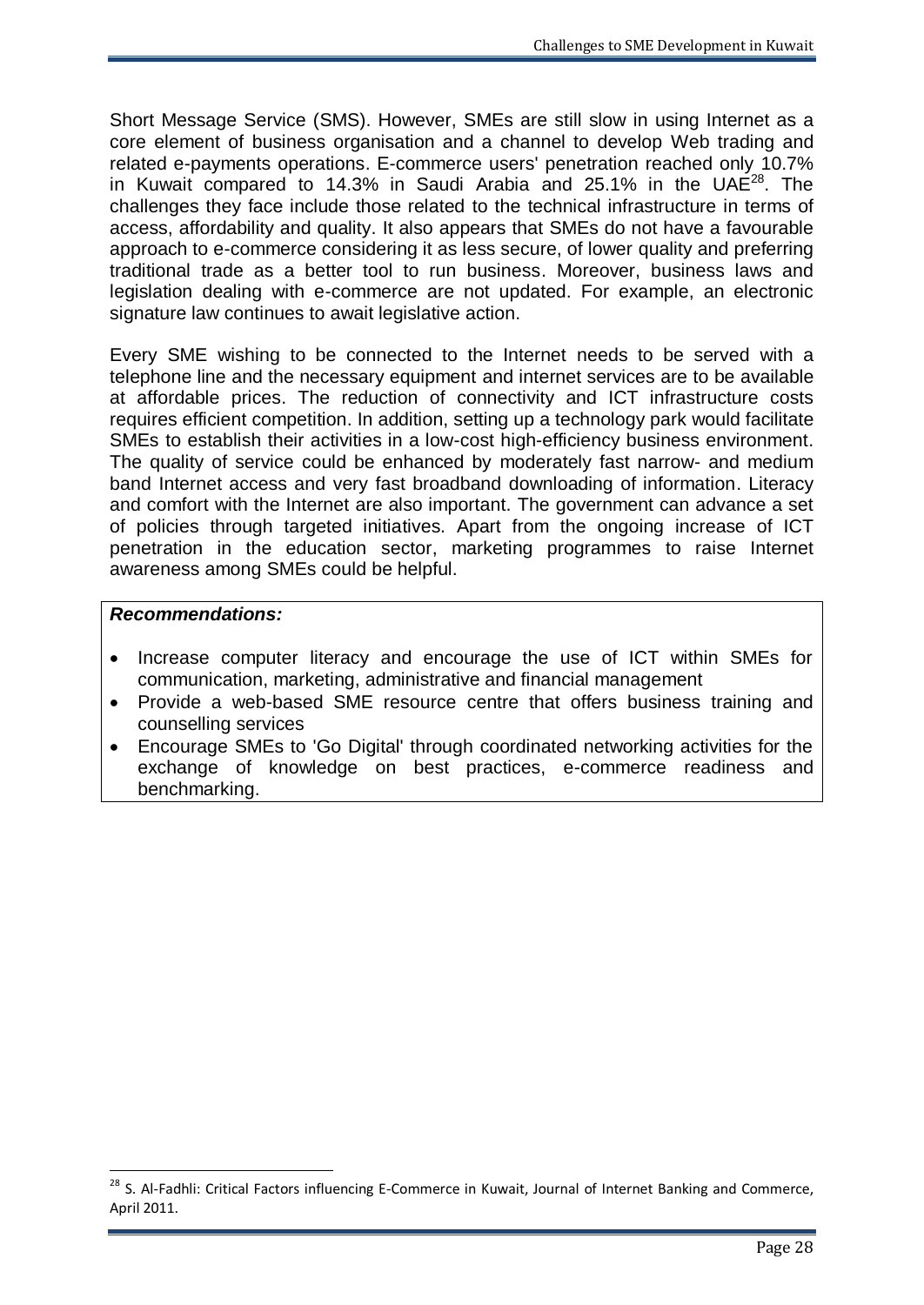## **VI. Widening Market Opportunities**

Creating markets and opening opportunities for SMEs to play a more prominent role in the economy is related to outsourcing public goods and services<sup>29</sup> and the transfer of state ownership rights to the private sector for the production of goods and services that are not genuinely public in nature.

## **1. Public Procurement**

## **Background**

Public procurement offers new market opportunities from which SMEs ought to be deriving a significant share. Usually, thresholds are established above which competitive bidding is required. This allows authorities to avoid expensive and lengthy tendering and award procedures for low-value contracts where the costs of the procedures would exceed the public welfare benefits of increased transparency and competition associated with the procedures. When participation in public procurement markets is biased towards larger enterprises, it is for policy to create a levelling playing field to ensure that SMEs and large enterprises have equal access and do not suffer unnecessary disadvantages over their larger competitors. There is a wide range of good practice and experience concerning approaches to breaking down the barriers to SMEs' access to public procurement. These include providing information, training and support; simplified pre-qualification requirements; eprocurement systems; improved payment systems; debriefing arrangements; the use of smaller lots and framework agreements; and, the adoption of the 'economically most advantageous tender' criteria (as opposed to the lowest price only) as part of the bid appraisal process.

#### **Current Situation**

1

In Kuwait an inordinate amount of business opportunities depends on government contracts. Public tendering is governed by Law No. 37 (1964) - the 'Tenders Law', Law No. 18 (1970) and Law No. 81 (1977). A public authority may only buy equipment and commodities and commission works, by way of an independently administered tendering process. Law No. 81 (1977) allows bypassing this process, if the value of the contract does not exceed KD 5,000 (USD 18,000). The Central Tenders Committee (CTC) is responsible for issuing government tenders, prequalifying firms, and awarding contracts. Yet some public institutions have their own tendering procedures<sup>30</sup>.

Advertising for procurements takes place in the Official Gazette, one daily newspaper while open tenders, postponement of tenders and tender awards are published online<sup>31</sup>. A tenderer must be a Kuwaiti merchant (individual or company) who is (i) registered with the KCCI and the MOCI, and (ii) registered in the classification list of

<sup>&</sup>lt;sup>29</sup> Economists usually define public goods as being 'non-rival' and 'non-excludable' in consumption. This means a public good (or [service\)](http://www.businessdictionary.com/definition/final-good-service.html) may be consumed without reducing the amount available for others, and cannot be withheld from those who do no[t pay](http://www.businessdictionary.com/definition/pay.html) for it. N[o market](http://www.businessdictionary.com/definition/market.html) exists for such goods, and they are therefore provided to everyone by [governments.](http://www.businessdictionary.com/definition/government.html)

<sup>&</sup>lt;sup>30</sup> Kuwait University, Kuwait Ports Authority, the Public Authority for Housing Care, Ministry of Defence, Ministry of Interior.

<sup>31</sup> http://www.e.gov.kw/sites/kgoEnglish/Portal/Pages/Business\_EServices.aspx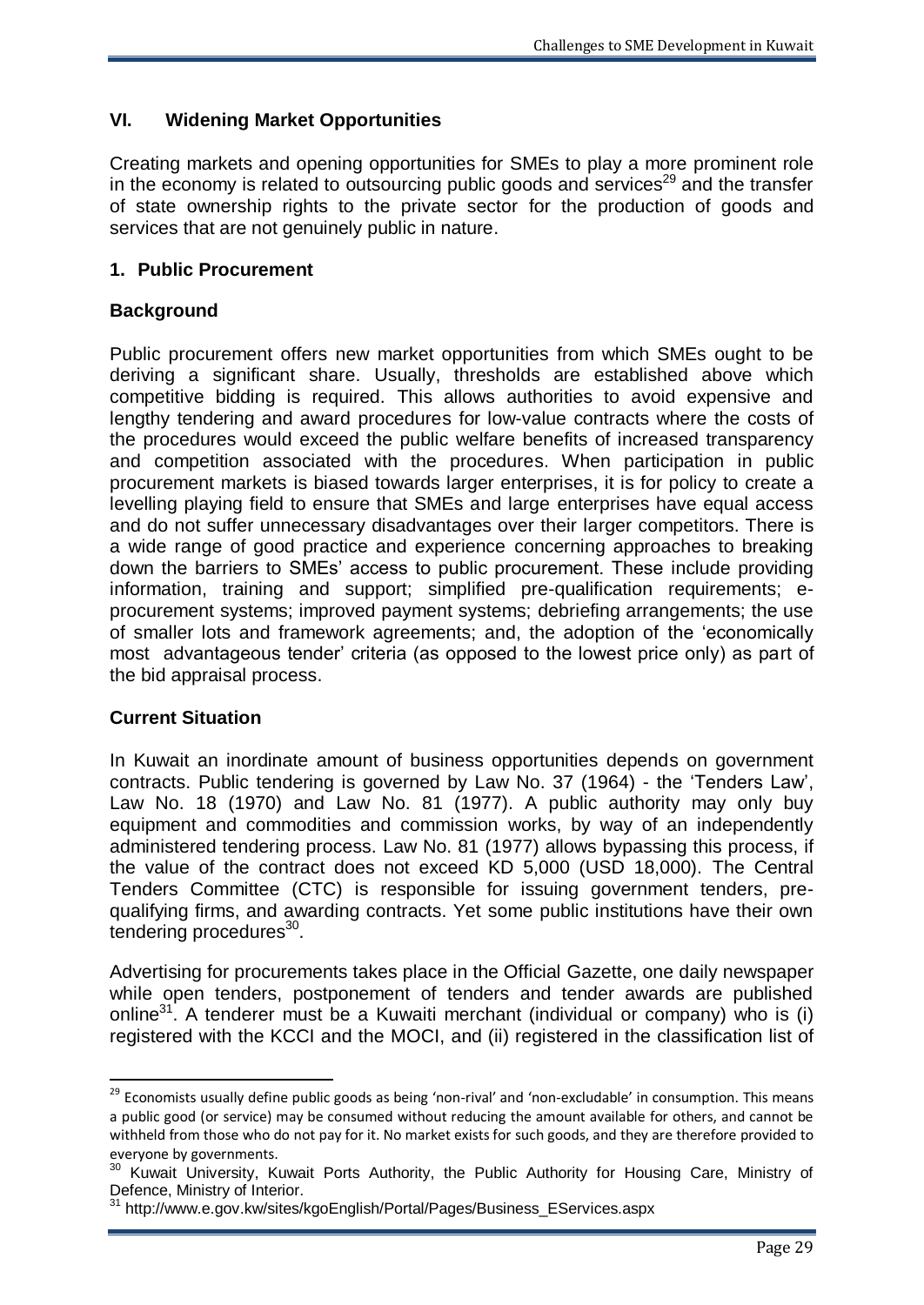approved contractors and suppliers maintained by the CTC. An initial bank guarantee (bid bond) varying from 2.5% to 5% of the bid value must be submitted with the bid. Once selected, the company has to replace the bid bond by a performance bond of 10% of the bid value.

Contractors must usually be priced on a lump-sum fixed-price basis, though unit pricing is normal in maintenance type contracts. Goods made in Kuwait may be priced up to 10% higher than comparable items made abroad and be deemed the lowest priced. Goods made in other GCC countries have a 5% price preference. Local contractors for the performance of works do not enjoy any pricing advantage. Public sector contracts must by law be awarded to the bidder who offers the lowest price provided his bid conforms to technical requirements and he has adequate resources. Pursuant to Law No. 19 (2000), a party awarded a contract must be in compliance with the minimum ratios for employment of Kuwaiti nationals as designated by the Council of Ministers. The barriers which discourage SMEs from responding to public tenders include:

- Lack of awareness: SMEs are not always aware of the opportunities offered by public procurement markets.
- Lack of accessible, timely and comprehensible information available to SMEs, including information gaps concerning rules and tender procedures, the future plans of awarding authorities and specific tenders; and problems of unclear jargon used in procurement documents.
- Lack of knowledge and skills: SMEs may not have 'tendering departments', and may lack specialist knowledge in public procurement; the language skills required are also not always present,
- High administrative burden: As SMEs normally do not have large and specialised administrative capacities; administrative requirements may cause high compliance costs.
- Over aggregation of contracts stifles competition as it can wipe out smaller suppliers resulting in higher prices.
- Overly restrictive qualification and financial standing criteria could exclude young, innovative enterprises.
- A relatively low bid threshold exposes a number of SMEs to cumbersome tendering procedures.

Currently efforts are underway to draft a new comprehensive public procurement law and to promote reforms aimed at modernizing procurement practices.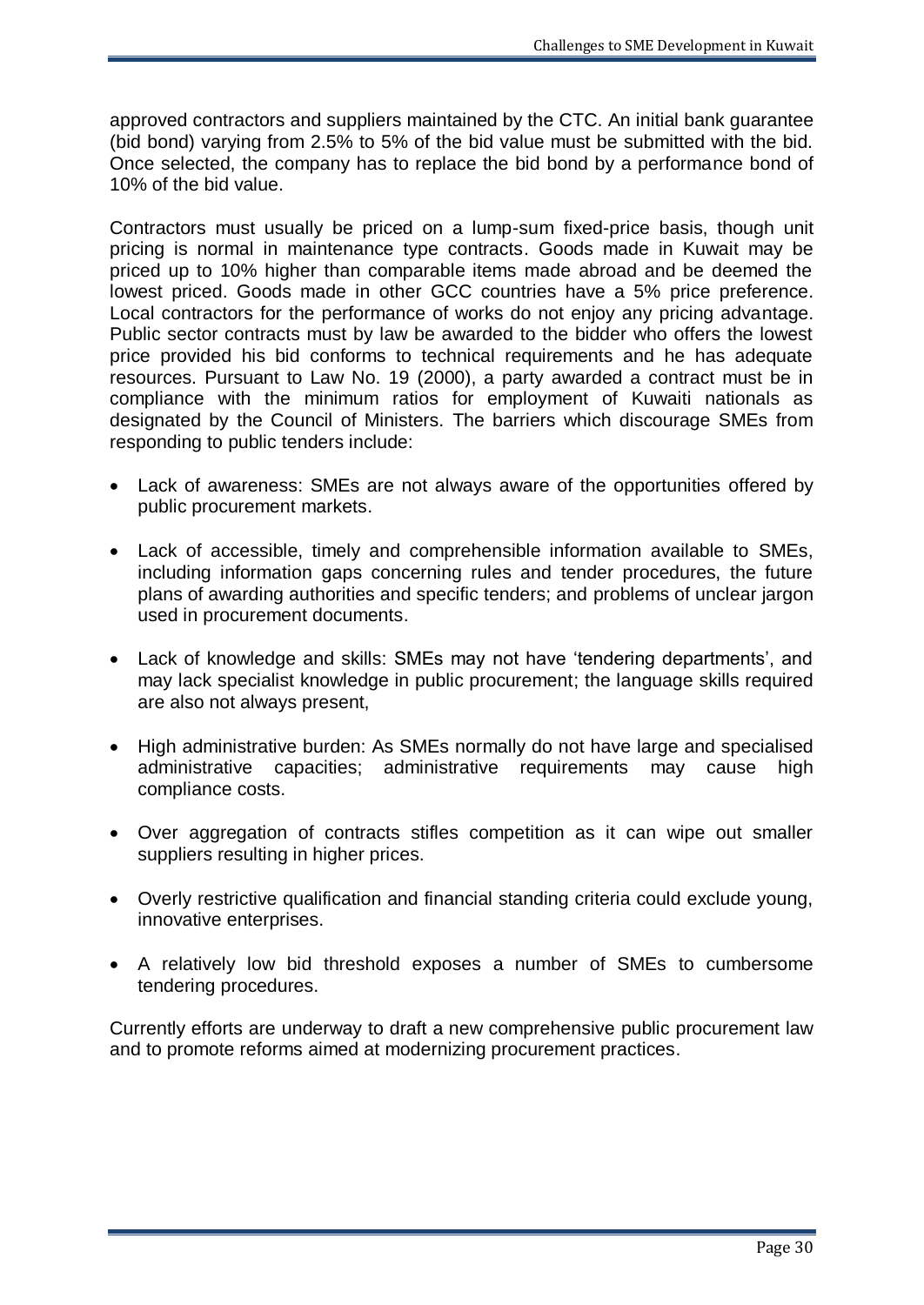- Consider increasing the bid threshold in the new public procurement law above the current KD 5,000
- Establish electronic marketplaces for public procurement
- Encourage contracting authorities to subdivide contracts into lots, where appropriate and make subcontracting opportunities more visible
- Encourage contracting authorities to avoid disproportionate qualification and financial requirements in their tender documents.
- Encourage constructive dialogue and mutual understanding between SMEs and large buyers through activities such as information, training, monitoring and exchange of good practice

## **2. Divesture of State Ownership**

## **Background**

It is generally agreed that the role of the state in a market based economy as apposed to a centrally planed economy should be limited to supplying public goods, providing an enabling environment for private sector development, correcting potential market failures and creating a level-playing field. Generally, governments do not have the finances and the ability to get involved directly in economic activities. When an economy is dominated by the state, a change in the government's role from a service provider to a regulator and creator of an enabling business environment requires a withdrawal from many productive activities that are private in nature through a policy of denationalisation, divestiture and privatization. By broadening the ownership base in the economy, such a policy stimulates the development of markets for the factors of production which previously were monopolised by the state thus opening up new opportunities for the development of SMEs.

## **Current Situation**

Kuwait's share of the private sector in non-oil GDP, which abstracts from developments in the oil sector, and direct contribution of the public sector to GDP, stood at just over 40% and has declined. The private sector accounts for a smaller share of GDP than transition economies of the former Soviet Union and the Baltic countries (an average of 57%) although these economies adopted market-oriented development strategies at much later years. Over the last decades the oversized government has created dependency on state spending for employment, especially nationals, the delivery of social and community services and private sector business opportunities through public procurement. The limited investment opportunities coupled with a poor investment climate has led to low foreign and domestic investment relative to other countries in the region. Potential for diversification exists in transportation, wholesale and retail trade, storage, communication and perhaps tourism, while the petrochemical industry – although high in value added - is limited in its potential for job creation while its fortunes are highly linked to the volatility in the oil markets.

The government has been trying to speed up the process of privatization. It involves both the reduction of the government's stake in some existing public sector companies, and new opportunities for the private sector to invest in strategic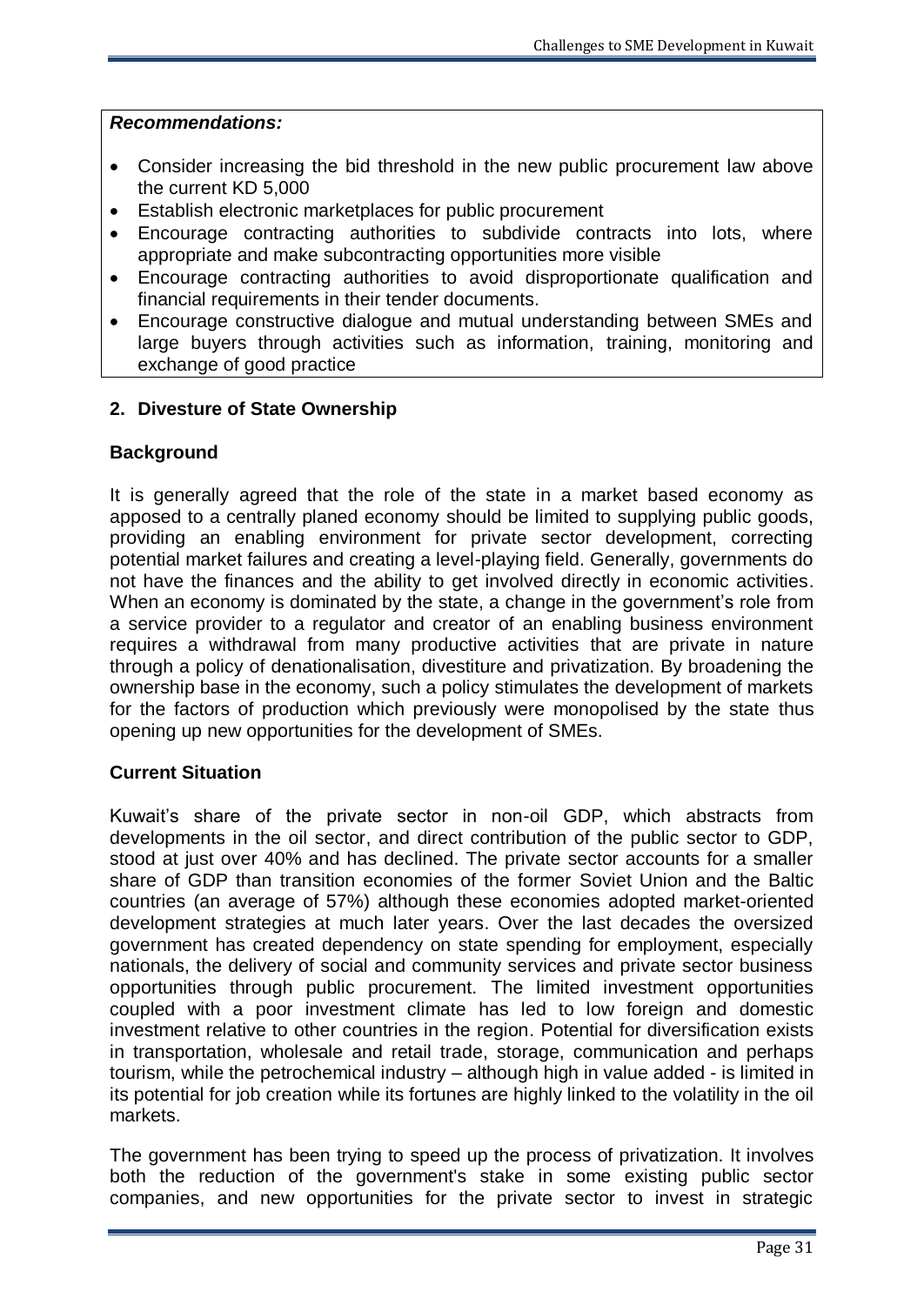industries previously supported by government funding. In 1992, the KIA began implementing a three-phase privatization programme. The BOT (build-operatetransfer) Law No. 7 was passed in 2008 and is currently being implemented with the development of guidelines along international best practice and with the formal launch of the Public Private Partnership Programme soon to follow. Also bylaws are currently being drafted for the implementation of the Privatization Law, passed in 2010, which creates the framework for the privatization of public assets in sectors other than the oil and gas industry, health and educational services under certain conditions<sup>32</sup>. The setting up of a Privatization Technical Bureau is under way. The mid-term Development Plan 2010-2014 envisages significant participation of the private sector in the country's development by enhancing public-private partnerships. Once implemented, all of these planned initiatives may widen market opportunities for SMEs and increase domestic and foreign investment provided that the right market conditions are in place. Foreign investment in turn provides a fertile breeding ground for SMEs that will be lured to set up in order to capitalize on subcontracting opportunities.

<sup>&</sup>lt;sup>32</sup> DL Piper: New Kuwaiti Privatization Law under the Microscope, 2010.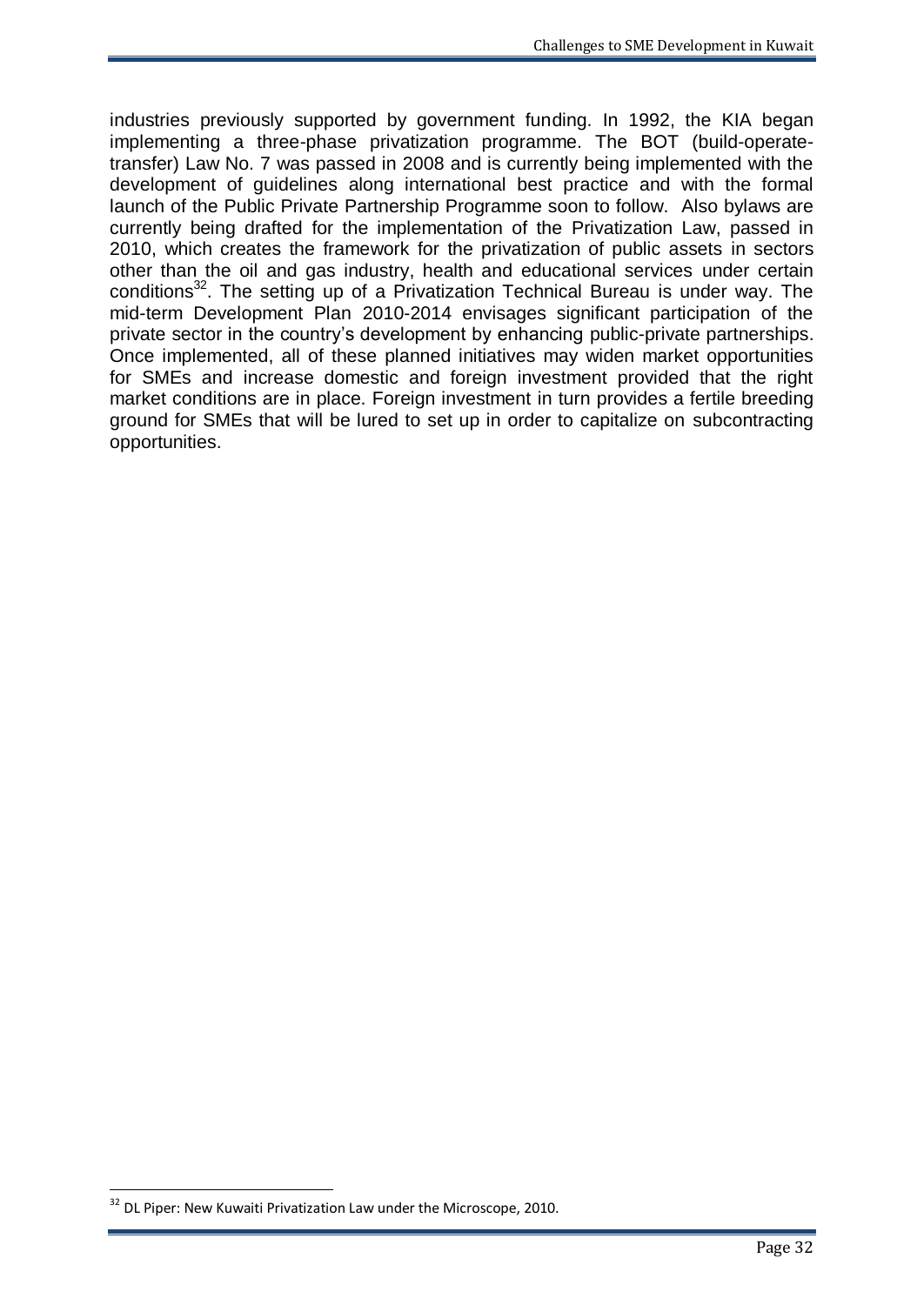# **ANNEX I**

# **The Definition of SMEs**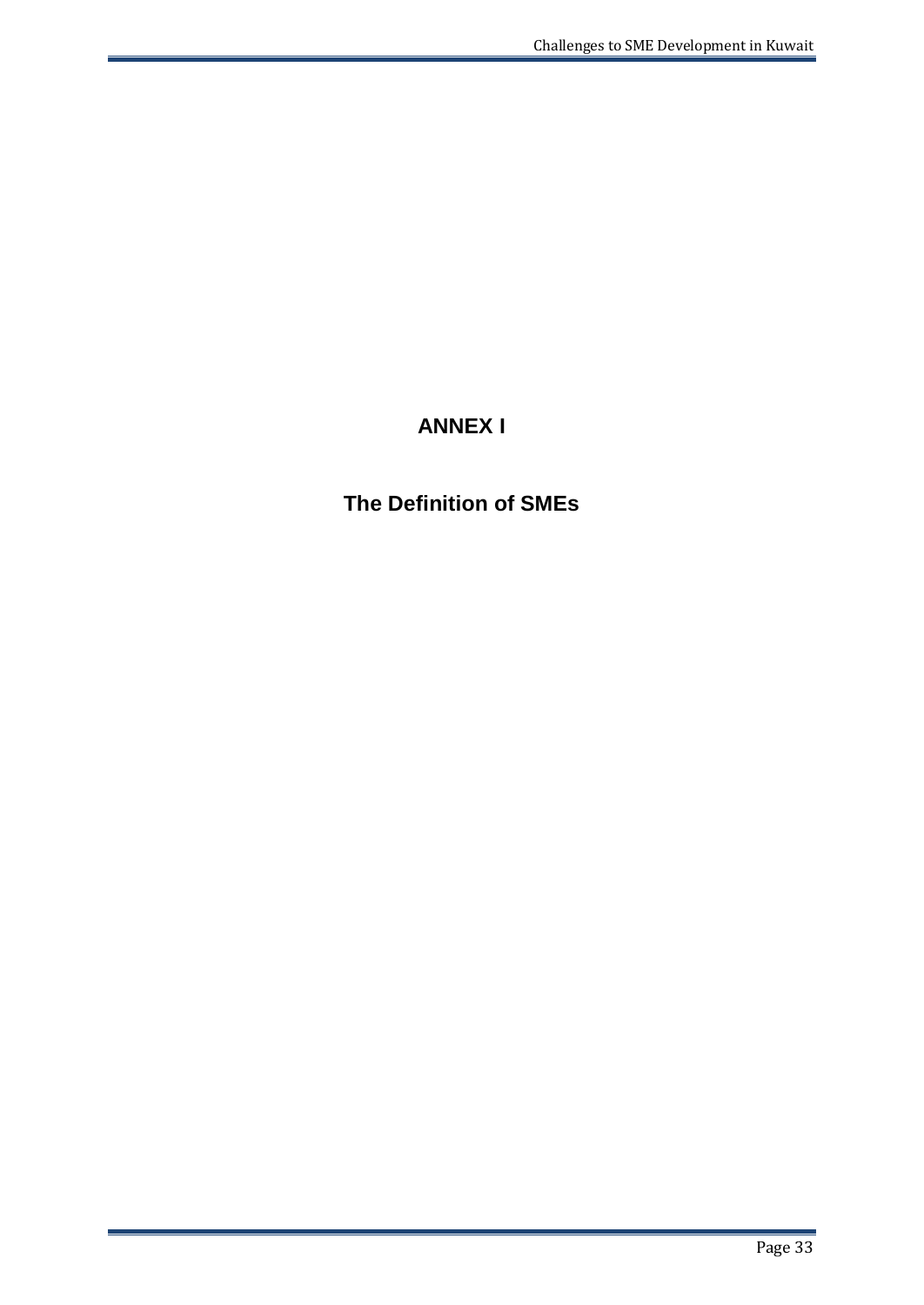The definition of SMEs first of all requires an understanding of what an enterprise is. In the European Union (EU), for example, an enterprise is considered to be any entity engaged in an economic activity, irrespective of its legal form. This includes in particular, self-employed persons and family business engaged in craft or other activities, and partnerships or associations regularly engaged in an economic activity. In a next step a generally accepted and consistently applied size categorization of enterprises is required.

A number of international organizations such as the United Nations Organization for Industrial Development, European Commission, Multilateral Investment Guarantee Agency, and Asia Pacific Economic Cooperation apply certain rules and defining criteria for SMEs. There are also country specific SMEs definitions within the region using either the number of employees, invested capital and turnover or a combination thereof. Several indicators that are often used as definition criteria can be assessed in terms of their relevance to the size of an enterprise and ease of measurability.

- **Number of Employees:** Defining SMEs according to the number of employees is straightforward. It is highly relevant and it is probably the easiest figure to obtain. However, it can face some problems due to labour intensity of different industries. Moreover, part-time workers and family members, who function both as managers and workers, create some definitional problems.
- **Turnover:** Including turnover, i.e. revenues or sales value, in the classification criteria is particularly relevant if the enterprise is in the trade and distribution sector. These enterprises have higher sales figures than those in manufacturing. To take account of this, for example the EU definition includes the option between the total annual sales and total assets depending on the sector in which the enterprise is operating. However, obtaining annual sales figures on a national level is difficult, which might limit the ability of policy makers and researchers to study the SMEs sector.
- **Total assets:** This indicator is particularly relevant to asset-based industries such as manufacturing. However, the problem of defining small industries on the basis of the size of capital is that the cut-off point needs to be revised over time in order to allow for inflation. Inconsistencies may arise in the process of doing so, because not all firms revalue their capital in a uniform manner. Similar to annual sales, figures on total assets may not easily be obtainable on a national level.
- **Registered capital:** Although the registered capital is easily measurable on a national level, the relevance of the registered capital is highly questionable. Registered capital does not necessarily reflect the actual paid-in capital in any enterprise. In fact, registered companies could be non-operational. Also, the scale and scope of a firm's operations, as indicated by total assets, total sales, or other measures of activity, are not necessarily related to its registered capital. Two firms could have identical assets and identical sales, and yet one may have borrowed most of its funds (resulting in a small registered capital) and the other may not have borrowed at all (resulting in a large registered capital).
- **Total credit facilities:** There is an emphasis among banks on using the 'Total Credit Facilities' as an indicator to the size of the enterprise. Nevertheless, total credit facilities are not relevant to the size of the enterprise. A small amount of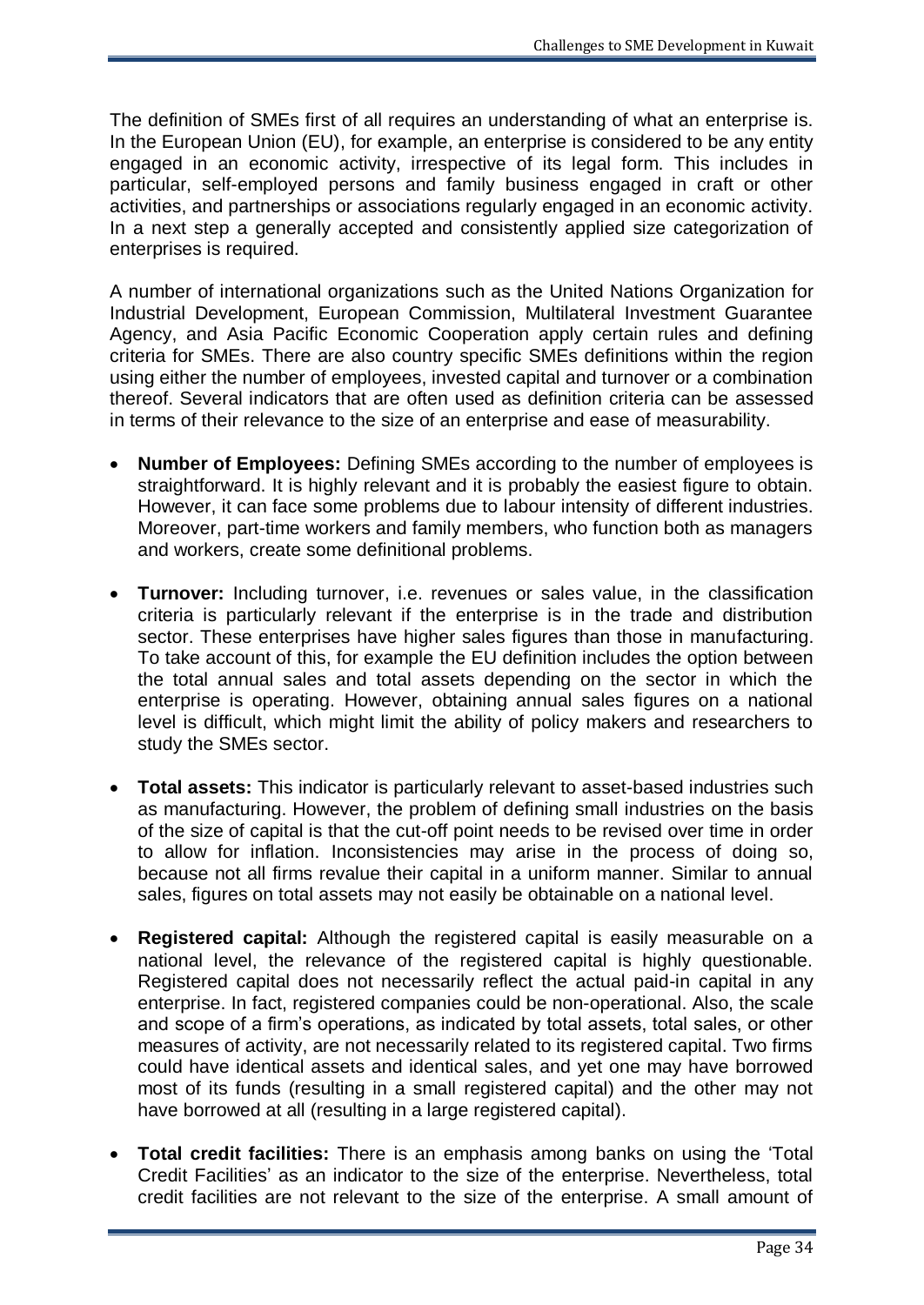credit does not necessarily imply that the enterprise is small or medium. Conversely, a medium-sized enterprise could borrow a large amount of funds, if it has decided to pursue a high-leverage strategy.

Relevance and measurability of indicators used for defining SMEs can be evaluated as follows:

| Indicator                      | Relevance   | Measurability |
|--------------------------------|-------------|---------------|
| Number of employees            | High        | High          |
| Annual turnover                | Medium/High | Low           |
| Total assets                   | Medium/High | Low           |
| Registered capital             | Low         | High          |
| <b>Total credit facilities</b> | Low         | Medium        |
| Qualitative indicators         | Medium      | Low           |

#### **Relevance and Measurability of Indicators**

Based on this assessment and according to common practices, three indicators are important for an SME definition: The number of employees, annual sales and total assets. Due to lack of relevant statistics in Kuwait on the three main identified indicators, it is difficult to determine the SME-defining thresholds by examining any obvious natural 'breaks' between them.

Resort to international experience reveals the use of a variety of definitions depending on country specific objectives. By and large these definitions are based on three main criteria mentioned above. The Gulf region offers the following definitions:

**Bahrain:** The Ministry of Commerce and Industry (MOCI) considers enterprises with thresholds of 10 employees and investment of up to 20,000 Dinars (USD 53,000) as micro, with up to 50 employees and investment of up to Dinar 150,000 (USD 398,000) as small and with up to 150 employees and investment of up to Dinar 2 million (USD 5.3 million) as medium size $^{33}$ .

**Oman:** The Ministry of National Economy (MONE) and the MOCI use different definitions. According to the MONE (MOCI) companies with up to 20 (10) employees are small and companies with up to 100 (50) employees are considered medium  $size^{34}$ .

**Saudi Arabia:** The Saudi General Investment Authority defines enterprises as small when they have less than 60 employees and as medium size when they have less than 100 employees. The Saudi Industrial Development Fund defines SMEs as enterprises whose annual sales do not exceed Riyals 20 million (USD 5.3 million) for financing purposes according to the Kafallah programme.

1

 $33$  However in the labour-intensive textiles and garment sector companies with up to 300 employees are still considered medium size.

<sup>&</sup>lt;sup>34</sup> Apart from this, the MONE defines micro enterprises as having up to 5 employees.